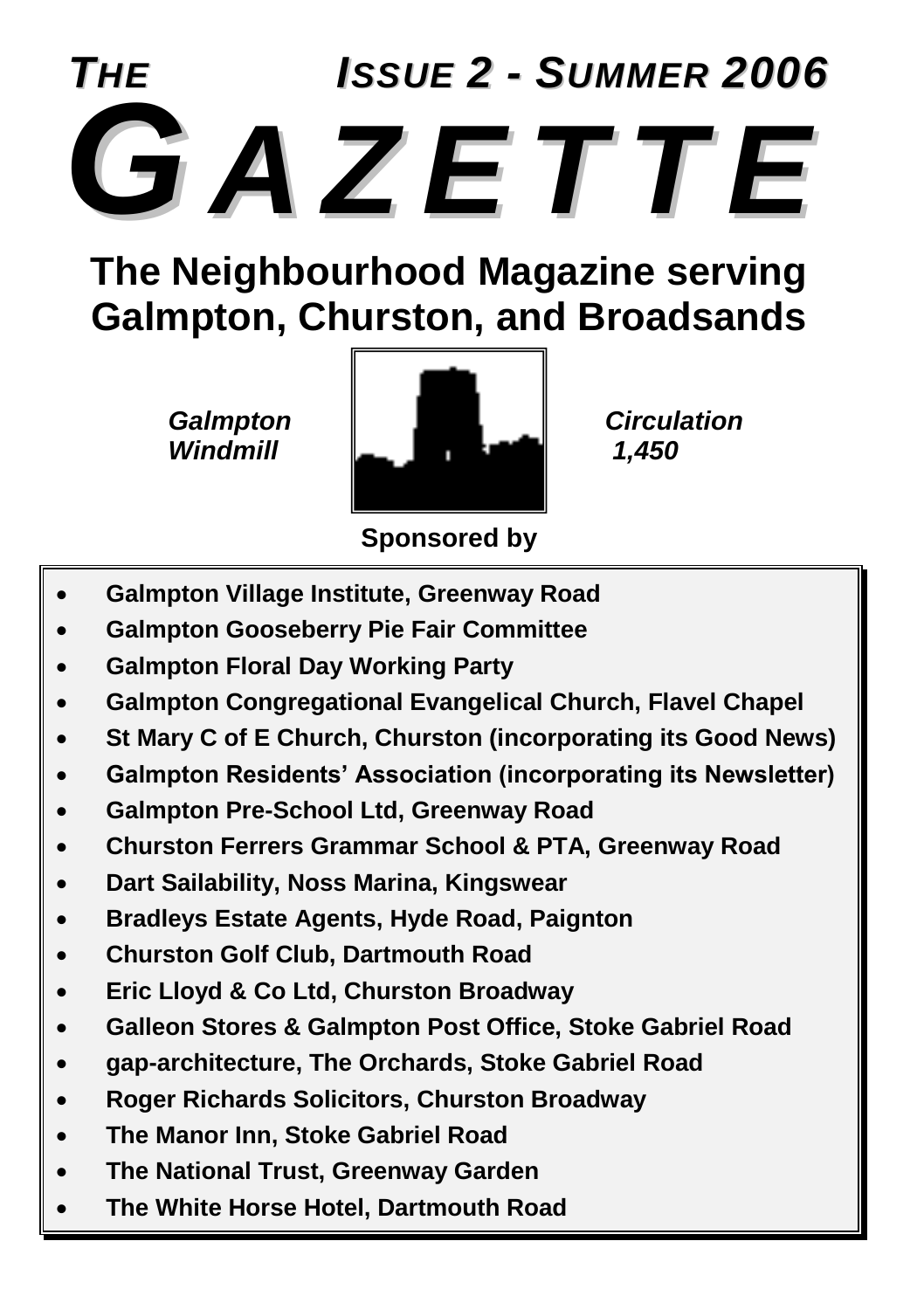### **Magazine Contents**

| <b>Editorial - Worldwide Audience</b>            | 3              |
|--------------------------------------------------|----------------|
| <b>NEW ~ Fly Fishing &amp; Tying Group</b>       | 3              |
| <b>NEW ~ Personal Computer Club</b>              | 3              |
| <b>Galmpton Youth Project Skate-Park</b>         | 4              |
| NEW ~ Churston Residents' Association            | 4              |
| <b>Galmpton Residents' Association News</b>      | 5              |
| NEW ~ Kiln Road Environmental Area               | 5              |
| <b>Galmpton Village Institute</b>                | 6              |
| The National Trust, Greenway                     | $\overline{7}$ |
| <b>Galleon Stores &amp; Galmpton Post Office</b> | 8              |
| The Manor Inn, Stoke Gabriel Road                | 9              |
| <b>Galmpton Gooseberry Pie Fair 2006</b>         | 10             |
| <b>Churston Ferrers Grammar School</b>           | 12             |
| Get Active - Summer Event 2006                   | 13             |
| <b>School Services for the Local Community</b>   | 14             |
| <b>Organisation Directory</b>                    | 15             |
| <b>Diary Dates</b>                               | 16             |
| <b>NEW ~ Galmpton Monday Club</b>                | 18             |
| <b>Churston Golf Club</b>                        | 19             |
| <b>Galmpton United Football Club</b>             | 20             |
| <b>Galmpton Pre-School Ltd</b>                   | 21             |
| <b>Galmpton Floral Day 2006</b>                  | 22             |
| Flavel Chapel - Galmpton - 175 Years             | 24             |
| Parish of St Mary the Virgin, Churston           | 25             |
| <b>Extend Your Home with 'gap-architecture'</b>  | 26             |
| <b>Roger Richards Solicitors</b>                 | 27             |
| Eric Lloyd & Co, Thirtieth Anniversary           | 28             |
| PC Gobbles Granny @ The Sequel!                  | 31             |
| The White Horse Hotel                            | 32             |

**THE GAZETTE** is free to all residents, and is a non-profit-making publication. It is partly funded by local businesses, but mainly funded by your patronage of village activities, and your subscriptions to local associations.

Views expressed are not necessarily those of the Sponsors or The Editor.

Please inform The Editor of any important errors or omissions.

|                                                                                                                                                   | <b>Editor: Mike Tate</b>   | (01803) 844901                                                         | post@tatewise.co.uk                            |
|---------------------------------------------------------------------------------------------------------------------------------------------------|----------------------------|------------------------------------------------------------------------|------------------------------------------------|
|                                                                                                                                                   |                            |                                                                        | Greenbanks, 5a Greenway Road, Galmpton TQ5 0LR |
|                                                                                                                                                   | <b>Printer: Gold Print</b> |                                                                        | (01803) 845465 gprint@brixhamdevon.co.uk       |
|                                                                                                                                                   |                            | Elberry View, Broadsands, Paignton TQ4 6HS                             |                                                |
|                                                                                                                                                   |                            | Copy deadline for the next issue is Friday 30 <sup>th</sup> June 2006. |                                                |
| Sponsorship and Advertising standard rate is £25 per page per issue,<br>or pro rata for small ads. Entries in Directory and Diary Dates are free. |                            |                                                                        |                                                |
|                                                                                                                                                   |                            |                                                                        |                                                |
|                                                                                                                                                   |                            |                                                                        |                                                |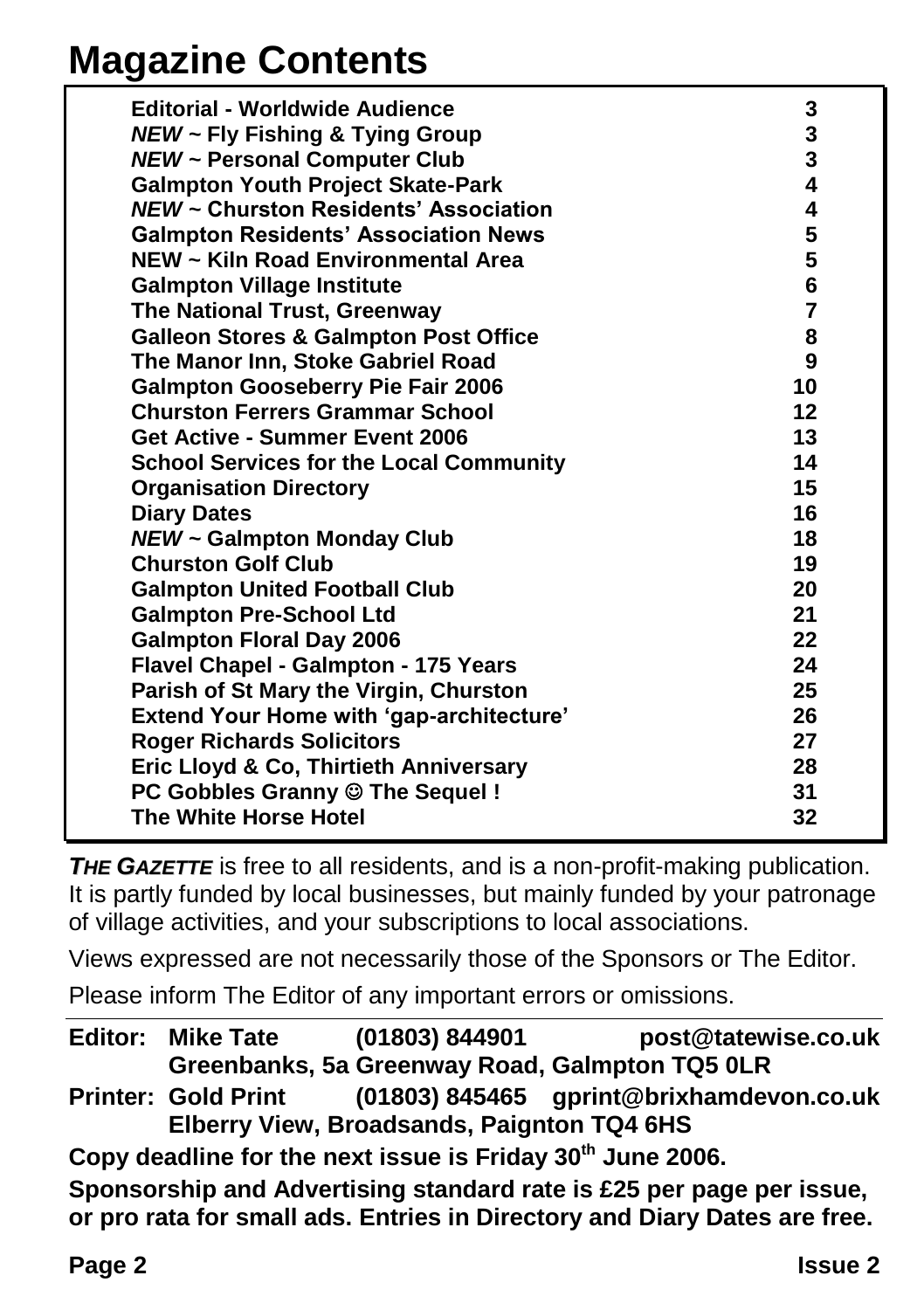## **Editorial - Worldwide Audience**

Yes *THE GAZETTE* is now available to a worldwide audience on the Internet. Just visit **www.galmptontorbay.org.uk** and follow *THE GAZETTE* links.

This issue is bigger and better, having grown to 32 pages, so thank you to all the sponsors, contributors, and delivery volunteers.

### **Free worldwide publicity for your organisation too !**

Do you know you can promote your organisation worldwide for free on the Internet? **Torbay Council** has a **Community Information Database** on their **www.torbay.gov.uk** website, and application forms are available at **Churston Library**. So pop along today and get your details on the net!

#### **Do you live near Churston Broadway ?**

If anyone wants to be a delivery volunteer, especially in **North Rocks Rd**, **Tor Close**, or **Churston Broadway**, please notify The Editor. It just entails delivering a handful of magazines on four occasions a year.

Mike Tate, Editor

### *NEW ~* **Fly Fishing & Tying Group**

**Peter Dagger 01803 845724 peter@companionfly.co.uk**

Surely I am not the only fly fisher and fly tyer in **Galmpton**, **Churston** and **Broadsands**. If not, would you be interested in forming an informal group.

It matters not that you have never cast a fly, nor caught a trout or salmon, or that you cannot tell the difference between a **Pheasant Tail Nymph** and a **March Brown**, the more experienced will be more than happy to pass on their skills I am sure. If you are interested please phone or e-mail me.

## *NEW ~* **Personal Computer Club**

Were you brought up before home computers were commonplace, and find it difficult to pacify your rebellious PC? Are you about to buy your first PC? If so, this new club, being formed by **Mike Tate**, may be for you.

The club plans to offer an informal environment, where tips and techniques can be exchanged, and facilitated by experienced users. The venue will be Churston Ferrers Grammar School at about 4:00 - 7:00 pm on a weekday.

For details send this double-sided slip or an E-mail message to **The Editor**.

| Name:    |    |
|----------|----|
| Phone:   |    |
| E-mail:  |    |
| Address: | ГΟ |
|          |    |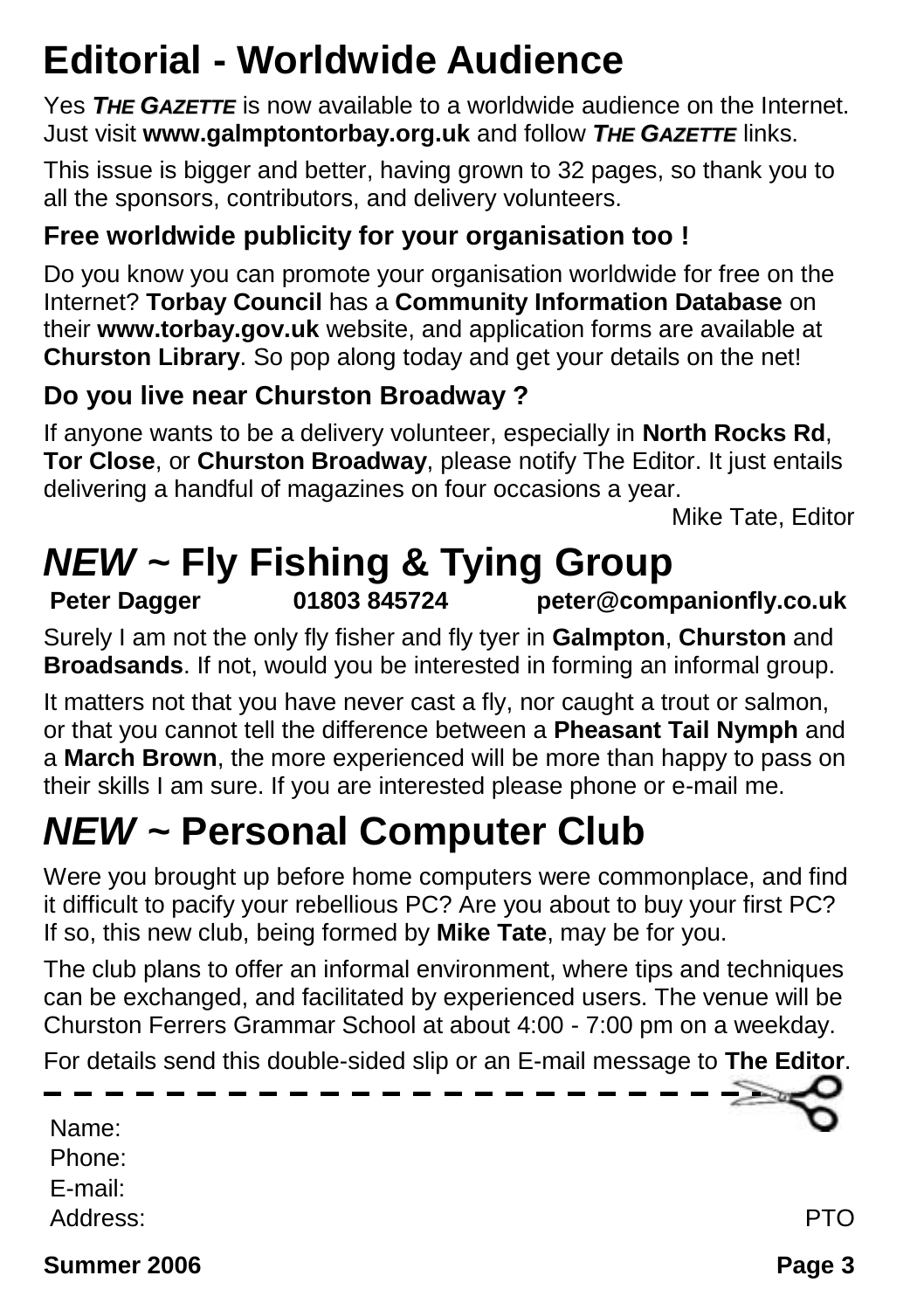# Galmpton Youth Project Skate-Park<br>lan Smaller: 846115 Caroline Langworthy: 846168 Helen Boyles: 845761

**Ian Smaller: 846115 Caroline Langworthy: 846168** Summary of progress reported by Helen Boyles.

#### **Calling on all teenagers and your parents!**

We are proud to have been able to create our own skate-park in the village, which I hope you will have noticed, is now equipped with a new mini-ramp. This would not have been possible without the effort of a dedicated team of Galmpton teenagers and their parents, who since 2002 have been devoting much of their spare time to fund raising and making grant applications.

We have been well supported by village organisations like the **Galmpton Residents' Association** and the **Gooseberry Pie Fair Committee**, along with generous villagers and local businesses like **Eric Lloyd & Co** who supplied promotional literature. In addition, grants have been received from *Awards For All*, *Living Spaces*, and *Local Network Fund*, while the local police have been consistently helpful.

#### **New blood needed!**

However, in order to keep this facility, we must meet the regular high cost of annual insurance & maintenance. The young people who helped provide the park are now outgrowing the facility, and moving on to college or jobs. The adults are increasingly committed with work & family. So I am making a special appeal to the parents of any current & future users of the skate-park (particularly those with experience of youth work) to help shoulder some, or all of the responsibility for the continued maintenance of the park. If anyone is willing to contribute in any way, we would be most grateful if you could contact one of the organisers listed above.

## *NEW ~* **Churston Residents' Association**

Both **Broadsands** and **Galmpton** have their own **Residents' Association**, but since the **Brokenbury Action Group** has decided to disband, there is no similar representation for **Churston Ferrers**.

Do you feel a need for an organisation in **Churston** to focus on local issues such as planning applications, pedestrian safety, transport, and speeding? Would you serve on the committee? What should be the membership fee?

Please reply on this double-sided slip or an E-mail message to **The Editor**.

| o<br>____________         |                      |                               |  |
|---------------------------|----------------------|-------------------------------|--|
| $\vec{\sigma}$            | <b>Computer Club</b> | <b>Residents' Association</b> |  |
| <b>Ordinary Member</b>    | Yes / No             | Yes / No                      |  |
| Committee Member Yes / No |                      | Yes / No                      |  |

Annual Membership  $£10 / £5 / £2 / £1$  £10 /£5 / £2 /£1 PTO

**Page 4 Issue 2**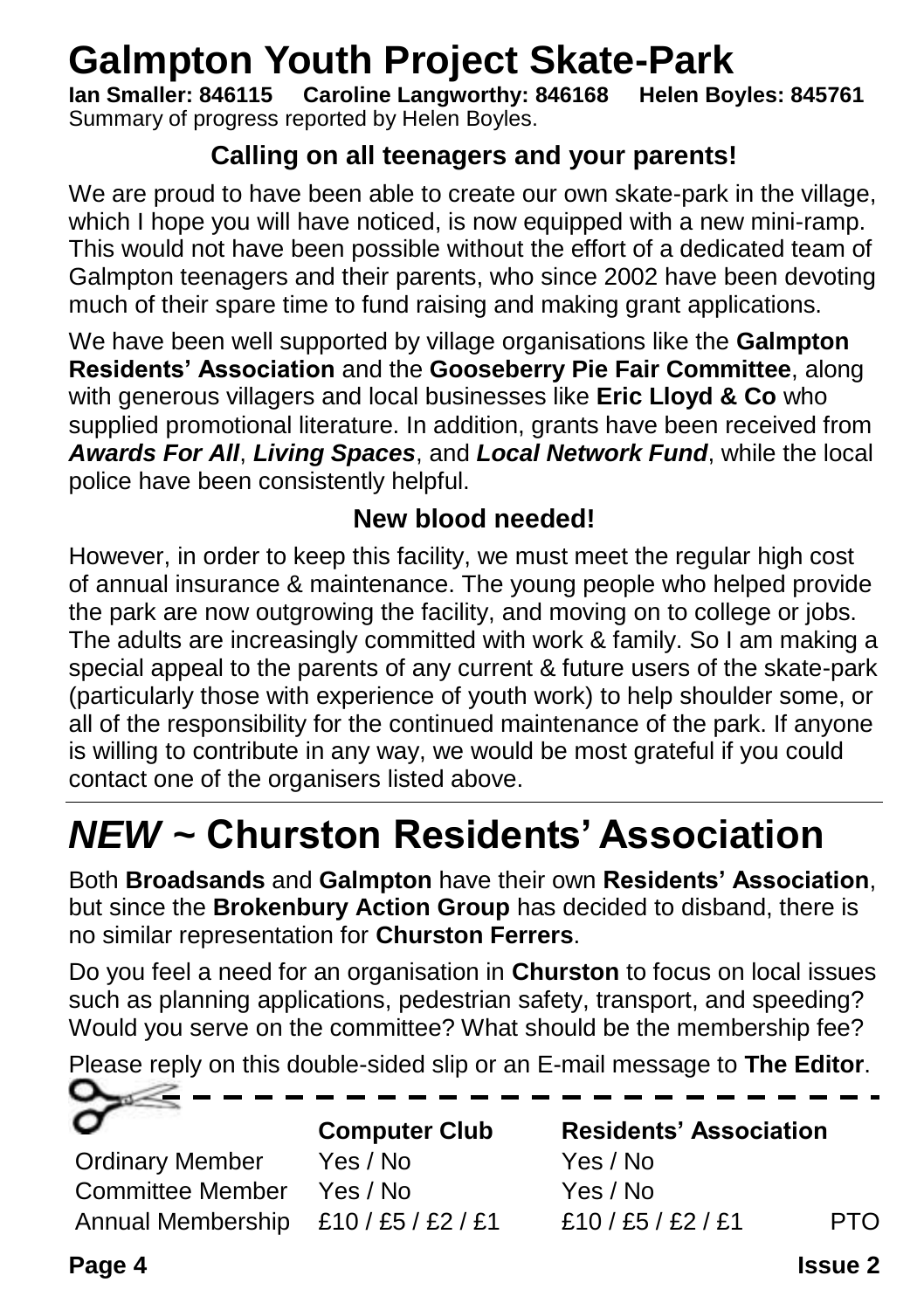## **Galmpton Residents' Association News**

#### **www.galmptontorbay.org.uk**

**Meeting Chairman: Chris Collins Webmaster & Treasurer: Paul Savin 843493 Minutes Secretary: Christine Batten Local Planning: Gordon Batten 844866 Mailshots & Membership: Delia Hales** 

### **Annual General Meeting**

The AGM was held in the Village Institute at 7:30 pm on Friday 10<sup>th</sup> March. Attendance was very poor considering the great deal achieved recently. The topics below were discussed, but for more details visit our website.

### **20-mph Zone Update**

Speed recording devices have been placed in various locations around the village, and the results will be discussed with the local police, before traffic calming or speed limit options are considered.

### **Hillrise Development Update**

A revised planning application has addressed most of the objections raised. The flats are lower, the fascia improved, car parking increased, and builder restrictions agreed. The association considers the plans more acceptable.

### **Helicopter Noise Nuisance**

For the time being the helicopter rides do not seem to be being promoted, and so the noise nuisance appears to have waned.

### **Torbay Parks Improve Common**

The **Torbay Parks** department is to trim the brambles in the copse near the goalposts on **Warborough Common**, and remove the illegally tipped litter.

### **Windy Corner Development Exhibitions**

**Torbay Council** will soon be presenting their plans for the development of **Windy Corner** at exhibitions to be held in **Galmpton Village Institute** and **Churston Library**. Watch the press and notice boards for announcements.

## **NEW ~ Kiln Road Environmental Area**

The redundant **South West Water** sewage works on **Kiln Road** is due for a makeover. The suggested action plan involves clearing the old structures, and sympathetically landscaping the site with trees, bushes, grass, seating, footpaths, bridle-way, and a stream.

It is suggested the site be adopted by *Torbay Coast & Countryside Trust* but managed by a team drawn from the local community.

There are plans to create an interpretation site at **Galmpton Creek**, on our heritage of boat building, quarrying, sand extraction, and lime kilns.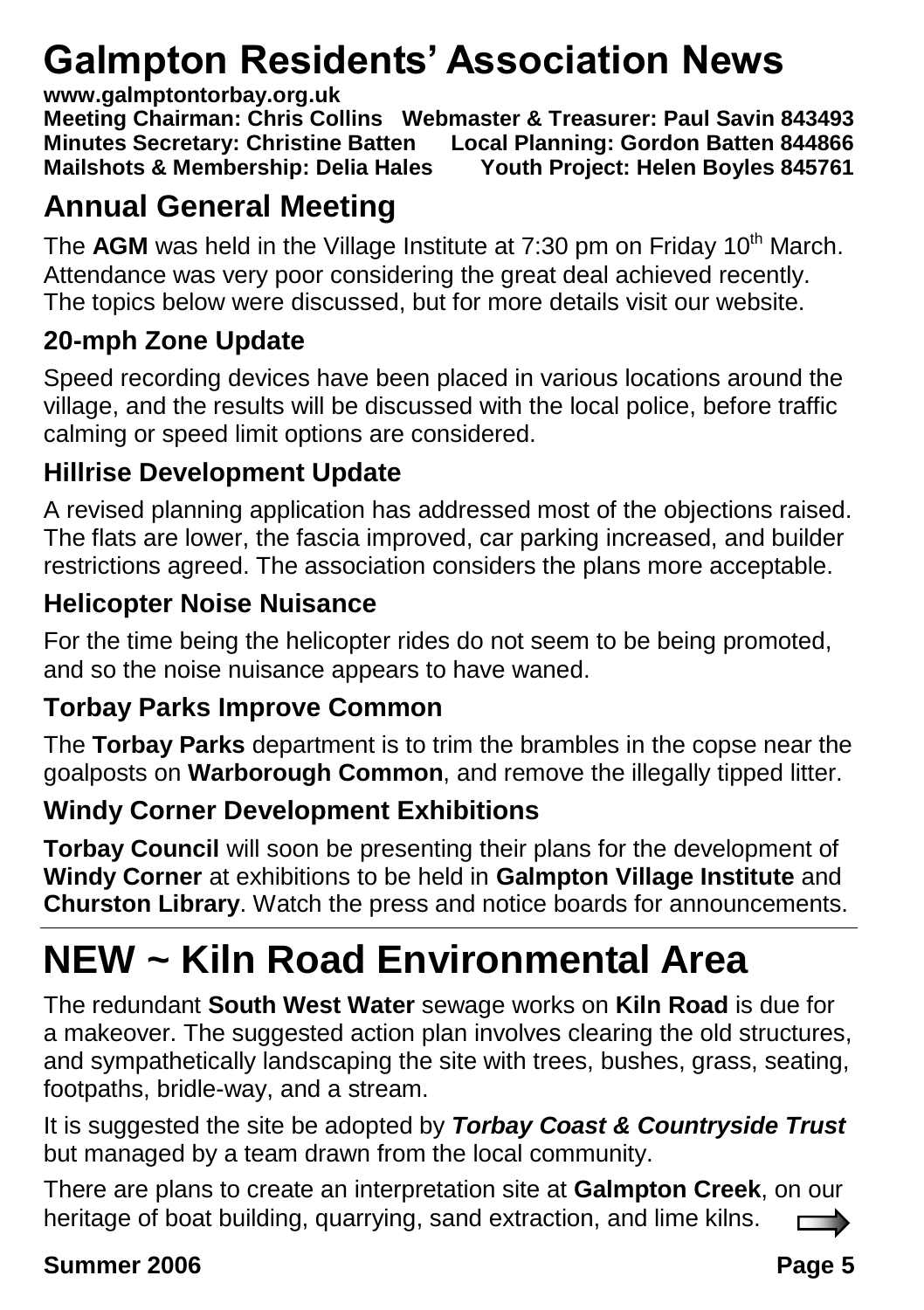### **Galmpton Village Institute**

**Registered Charity: 300839**

**Chairman: John Risdon 844102 Secretary: June Symes 842121 Treasurer: Philip Griffin 843081 Hall Bookings: Babs Renwick 843364**

### **Annual General Meeting**

The **AGM** was held in the Village Institute at 7:30 pm on Wed 15<sup>th</sup> March, where the following topics were discussed.

#### **Institute Refurbishment**

Throughout **August** this summer, important exterior structural repairs and thorough redecoration will be carried out. Simultaneously, the ladies' toilet and adjacent storage area will be modernised and restructured.

This work is feasible due the full programme of organisations hiring the hall, especially the **Pre-School**, which has led to a sound bank balance.

### **Limited Company Registration**

The committee has recommended that their status should be safeguarded and supported by registering the charity as a **Limited** company. Full details will be presented at the next committee meeting on **Wednesday 17th May**.

#### **Cleaner and Cleaner**

Our cleaner, Mr Ian Cornish, has moved to Plymouth and been replaced by Mrs Sue Mattey, who also cleans at Churston Ferrers Grammar School.

#### **Sue is keen to hear from anyone needing a cleaner locally.**

For details please contact any **Village Institute Committee** member.

 $\Box$  (continued from previous page)

### **Kiln Road Environmental Area**

Following recent meetings instigated by **John Risdon**, the prospect of the old sewage works being transformed into a local community environmental area is becoming more of a possibility.

**Ray Humphreys** of the *Dart Estuary Environmental Management* team, and **Dominic Acland** of *Torbay Coast & Countryside Trust* are hopeful that a scheme might be feasible.

**South West Water** will now be approached regarding the ownership of the land, and a working party will be formed with representatives from local community bodies.

If and when the complexities of ownership, necessary funding and planning are clearer, a public meeting will be called with everyone, to discuss all the options for the proposed scheme. Watch this space!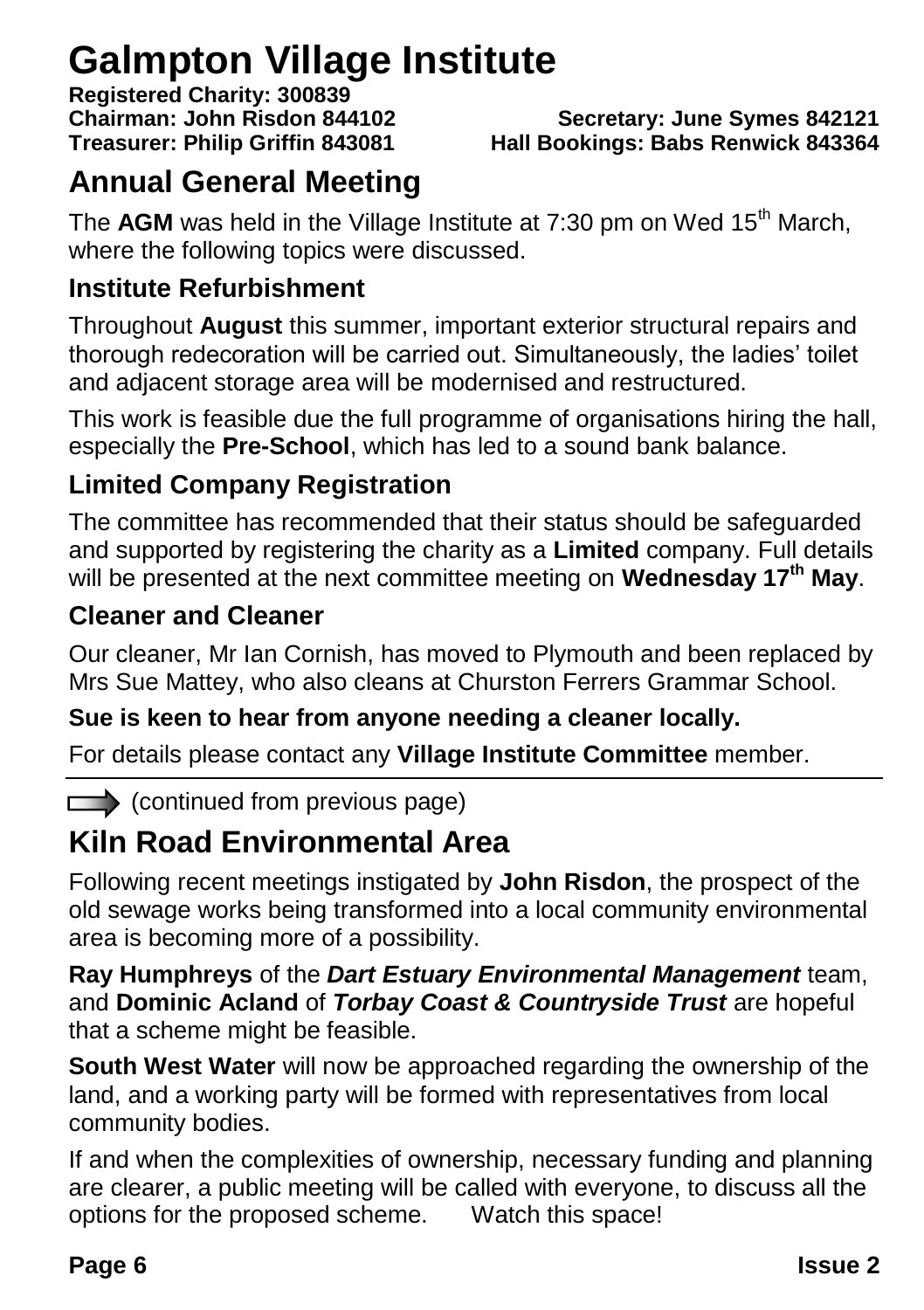

## **ME** THE NATIONAL TRUST

### **Greenway**

#### **www.nationaltrust.org.uk Tel: 01803 842382**

The **Garden** is now open every **Wednesda**y to **Saturday** and is blooming! Here are some of our summer events that you may wish to attend:

### **Local Wine & Cheese Tasting**

6:00 pm Thursday  $11^{th}$  May  $E7.50$  per person

### **Midsummer Supper & Stroll**

6:00 pm Saturday  $24<sup>th</sup>$  June  $£22.00$  (NT member £19.50) An evening walk in the garden with a 2-course supper in the café.

**Twelfth Night** presented by **Heartbreak Productions** for all ages 7:30 pm Thursday  $20<sup>th</sup>$  July booking advised £14.00 adult £7.00 child

### **For information and bookings, please ring Greenway on 01803 842382 Your Memories**

Many of you have memories of Greenway and characters who lived here. We appeal to you to contact us with your tales of the local history. Please write to The National Trust, Greenway Road, Churston Ferrers TQ5 0ES.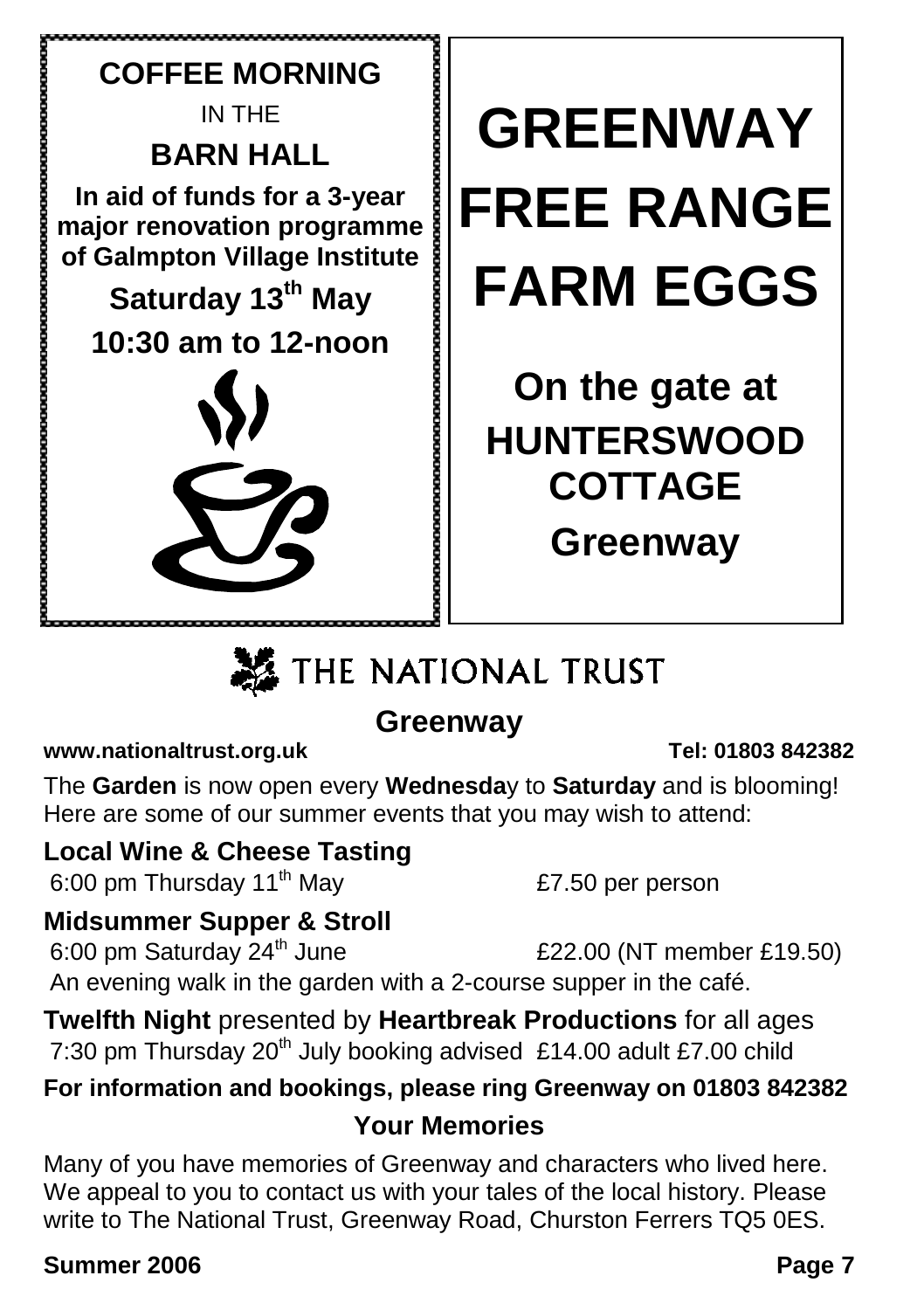### **Galleon Stores & Galmpton Post Office**



**51 Stoke Gabriel Road Galmpton, Devon TQ5 0NH Telephone 01803 842148**



**Now stocking local organic and other award winning natural food and drinks.**

**Please note our new opening hours for both the Shop and Express Post Office: Monday to Saturday 7:30 am to 7:30 pm**

**Sundays 8:00 am to 1:00 pm**

### **Open Day Success**

**Kay**, **Gary**, and all the staff would like to thank our customers for all their encouraging comments on the improvements to the **Shop** and **Post Office** following the completion of the refurbishment.

Also a big thanks to **200** plus villagers who turned up for the food and drink tastings at the **Open Day** in **March**.

For those of you who were unable to attend, it was such a success, that we will be organising another similar event next year.

### **New Opening Hours**

**Galleon Stores** and the **Express Post Office** are now open longer hours:

### **Monday to Saturday 7:30 am to 7:30 pm**

### **Sundays 8:00 am to 1:00 pm**

The **Express Post Office** is the machine next to the **Lottery** terminal, and can carry out most of the functions of our traditional **Post Office** counter, including obtaining cash, buying stamps, weighing & processing all parcels, paying bills, and topping-up mobile phone cards.

The opening hours for the traditional **Post Office** counter are unchanged:

Monday to Saturday 9:00 am - 13:00 pm and 14:00 pm - 17:30 pm, but **Closed** Wednesday & Saturday afternoon, and Sunday all day.

### **Free Banking**

Remember that customers with a current account at any of the following banking organisations can deposit and withdraw their funds for free:

### **Nationwide, Barclays, Lloyds, Alliance & Leicester, Co-op, Smile**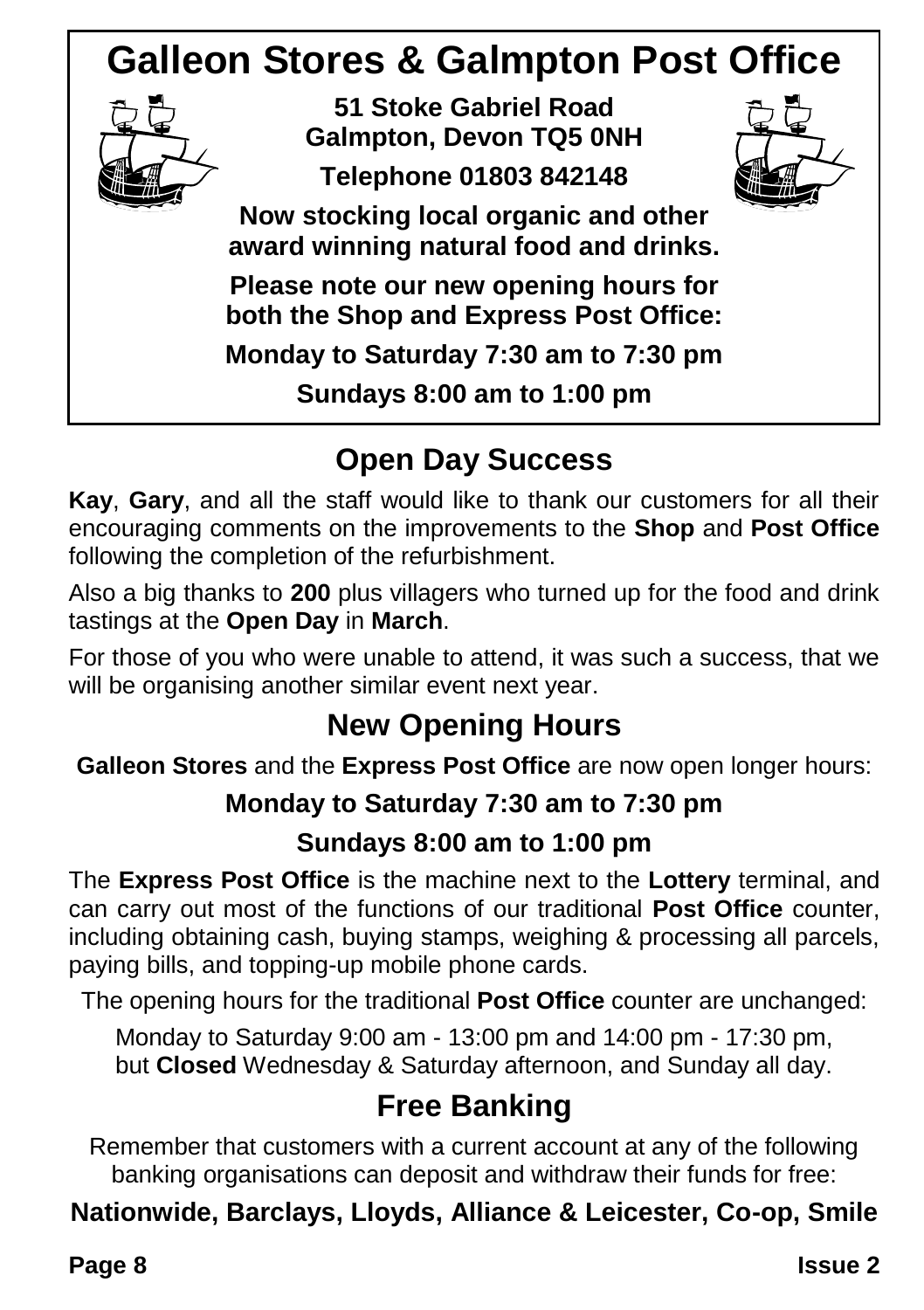### **The Manor Inn, Stoke Gabriel Road**

#### **Manager: Naomi Hall Tel: 01803 842346**

**Naomi** was born and bred in metropolitan **Derby**, but has soon adapted to our rural ways here in **Devon**.

With more than 10 years experience in the licensed trade, she has recently taken over **The Manor Inn** from mid-January 2006.

She says emphatically *"I am passionate about customer satisfaction, and want everyone to leave with a smile"*.

Her ideal would be for the pub to be considered your home from home.

So, if ever there is a problem, then do not hesitate to tell her about it.

### **Warm Welcome**

The kitchen team is led by head chef **A.J.** supported by sous chef **Michael**, and they offer great food all day from **12-noon** to **9:00 pm**.

Either behind the bar, or at your table, you can expect a warm welcome from the rest of the staff - **Lisa**, **Dan**, **Graham**, **Wendy**, **Holly**, **Jo**, **Joe**, **Alex**, **Don**, and **Eric**.

The beers include old established favourites like **Green King Abbot**, and **Dartmoor Best**, as well as newcomers such as **Sharps Eden**.

Also there will be guest beers changing fortnightly.

### **Regular Entertainment**

Live musical entertainment is staged on a regular basis.

Forthcoming acts already booked include:

**'Southern Comfort' 8:30 pm Saturday 6th May 'Nick Tilley' 8:30 pm Friday 12th May**

Look out for more performances throughout the coming year.

Every **Thursday** night is **Quiz Night** at **9:00 pm**, so pop along and show just how intelligent you are!

**The Manor Inn** will again be at the centre of the **Gooseberry Pie Fair** to be held on **Sunday 2nd July**.

### **Opening Hours:**

**Monday to Saturday 11:00 am till 11:00 pm Sundays 12-noon till 10:30 pm**



 $\sqrt{7}$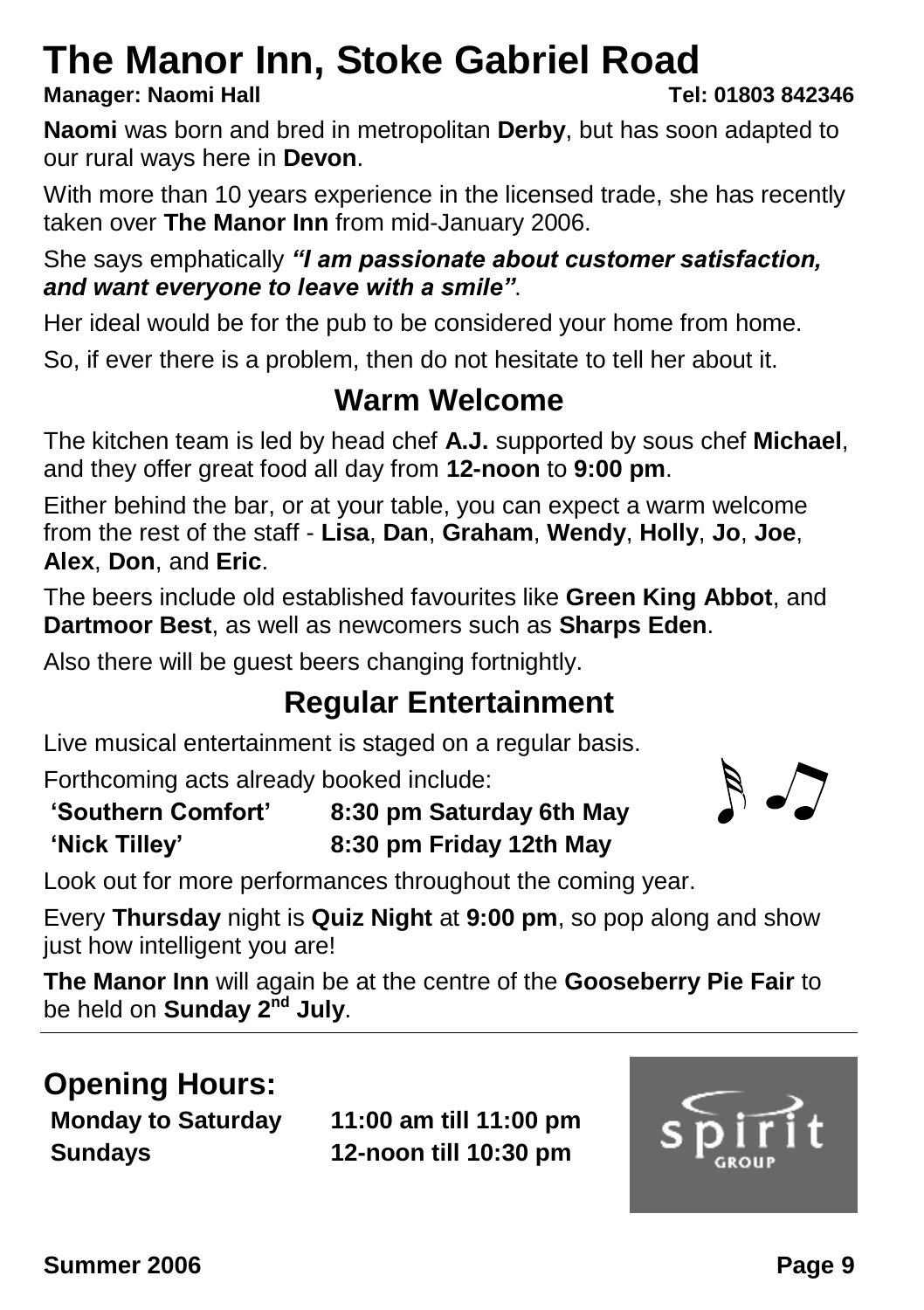# **Galmpton Gooseberry Pie Fair 2006**<br>Chairman: Martin Ridge: 844927<br>Secretary: Lisa Edev: 843239

**Chairman: Martin Ridge: 844927 Secretary: Lisa Edey: 843239 Treasurer: Gary Deare: 842148** 

### **Historical Origins**

The village is of **Saxon** origin, around **700 AD**, and derives its name from the word **Gafolsman**, meaning a rent paying peasant. The earliest known spelling was **Galmetona**, which is recorded in the *Domesday Book*.

The old rhyme *"In eighteen hundred and seventy three, the people of Galmpton did agree, to hold a Gooseberry Pie Fair"* dates the first known Fair, although records suggest that it had been held before then.

Why gooseberries? No one knows, but the Fair was held again **50** years later, in **1923**, and then in **1951** for the *Festival of Britain* celebrations.

The Fair then ran annually from about **1968** to **1983**, on the **Memorial Playing Field** opposite **Churston Ferrers Grammar School**.

In **1995** the Fair was re-launched as a street Fair where it is today, in the heart of Galmpton, taking advantage of the network of roads that can be closed for the event.

It is run as an afternoon of fun for the village. Most of the stalls and events, however, are raising money for local charities.

At the *Annual General Meeting* of the *Gooseberry Pie Fair Committee* any surpluses are donated to local good causes.



## **Sunday 2nd July 2006**

Following eleven successful years, the **Gooseberry Pie Fair** will be held on **Sunday 2nd July**. Again, we have decided to keep it as a street fair, mainly in the centre of the village on the stretch of **Stoke Gabriel Road** between **The Manor Inn** car park and the bottom of **Langdon Lane**. There will also be attractions in and around **Galmpton Village Hall** and **Barn Chapel Hall**.

If you would like to participate in some way, contact either **Martin Ridge**, or **Gary Deare** in the **Post Office**. There is a small charge to run a stall, but entry in the procession is free.

If you have any other ideas you feel should be considered please contact one of the **Committee**, and we'll be pleased to talk it over. We hope to see you at the **Fair**.

### **Don't forget to tell your friends about it!**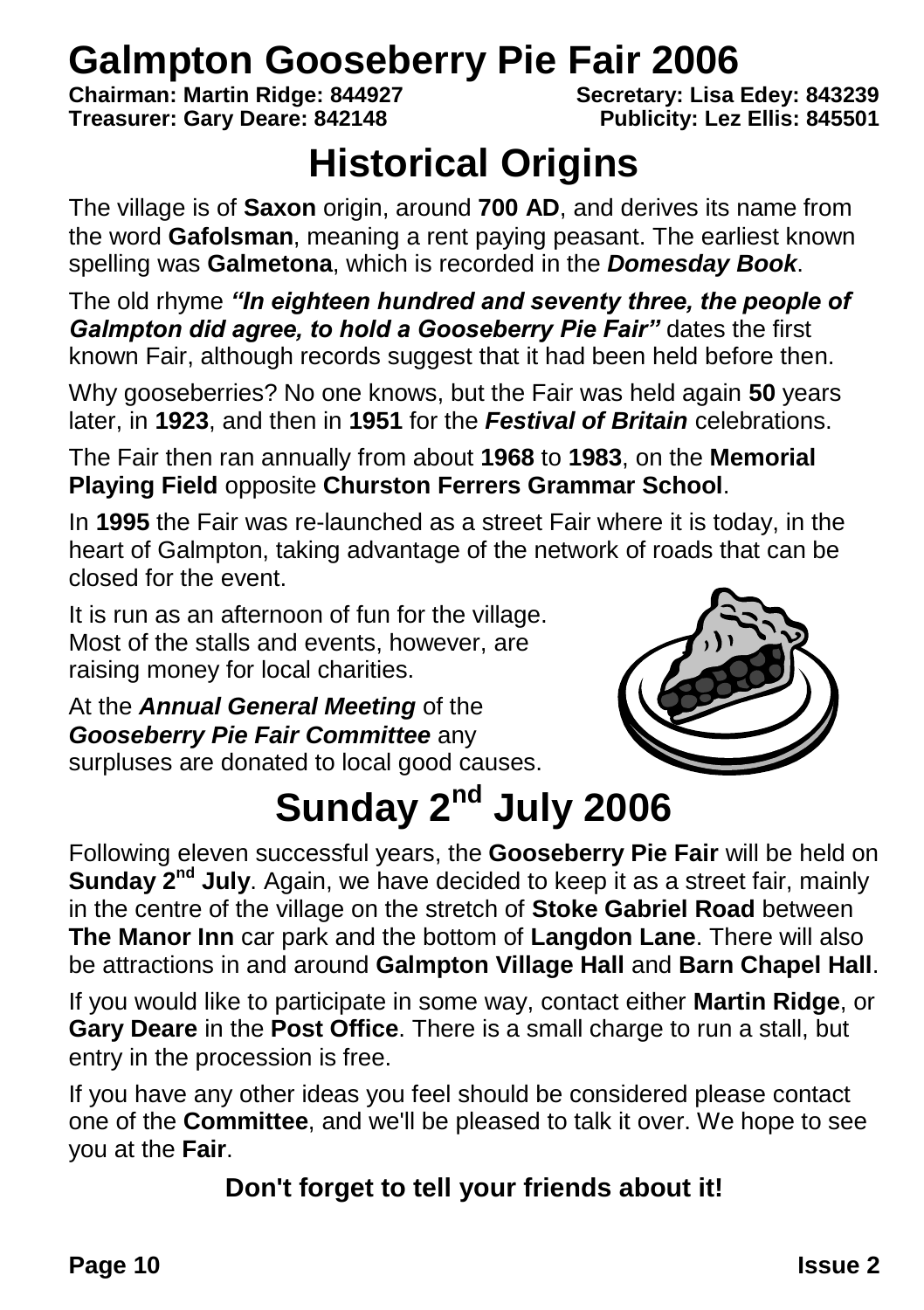### **Programme of Events**

The **Gooseberry Pie**, having been baked by **Hallett's The Bakers**, will travel by **Paignton & Dartmouth Steam Railway** to **Churston Station**, arriving at **12-noon**.

The usual procession, with the **Gooseberry Pie**, will begin about **12:30 pm** at **Churston Station** and follow **Greenway Road** to the village, ending up some **30** minutes later in **The Roundings**.

Here, the **Reverend David Lambert** will bless the **Gooseberry Pie**, and then **Lieutenant John Holmes** of the **US Navy** will declare the **Fair** open.

The **Fair** will include the usual grand programme of attractions. The events shown below are believed correct at the time of going to press.

In and around **Stoke Gabriel Road** and **The Manor Inn**:

- slices of Gooseberry Pie
- The Manor Inn outside bar and barbecue
- range of stalls and amusements
- children's games and entertainment
- refreshments, ice creams
- children's shows in The Manor Inn Pool Room
- music from local pipers and Totnes Band
- traditional dancing of Grimspound Morris
- barn dancing with the Barnacles
- Devon Army Cadets
- the popular ducking stool
- balloons and magic from Lez The Clown

In and around the **Galmpton Village Institute** and **Barn Chapel Hall**:

- Village Hall local art and History Group exhibitions
- **Barn Chapel Hall cream teas**
- Scott McGowan
- **Inusic from Guitaristas and Flutissimo**
- Galmpton traditional & swing jazz band
- steam traction engine
- falconry and birds of prey at 26 Greenway Road

The **Fair** will officially close around **5:00 pm**.







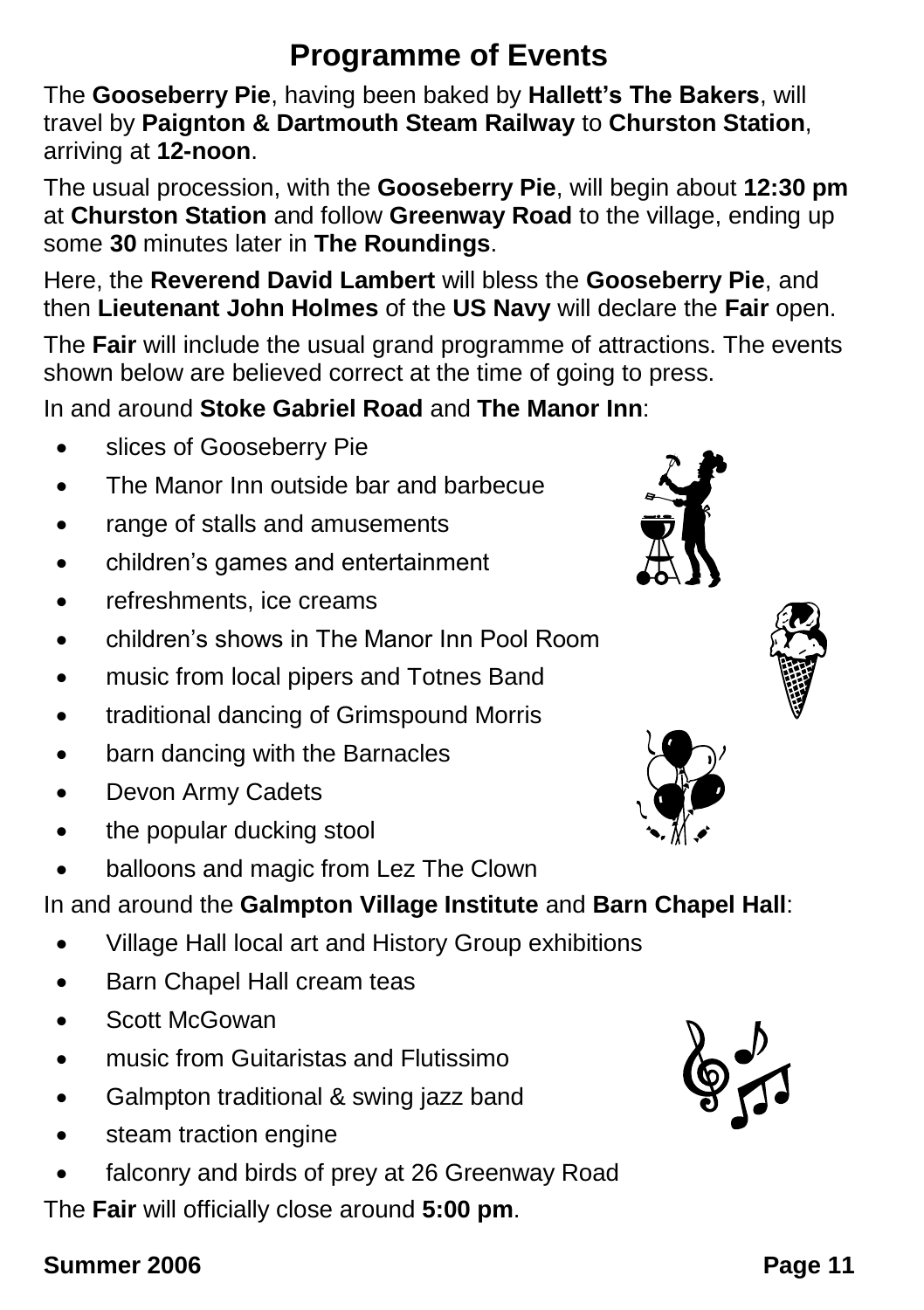# **Churston Ferrers Grammar School**<br>www.churstongrammar.com<br>Reception: 01803 842289

www.churstongrammar.com<br>**Headmaster: Stephen Kings** 

**Deputy Head: Barry Goldsmith** 

## **Humanities College Status**

At Churston Ferrers Grammar School we wish to develop our facilities with a view to joint use by the school and the local community. Our **Sports Hall**, **Gymnasium**, and **Fitness Suite** are already extensively used in this way.

You may know that the school has recently achieved **Humanities College** status with **Geography**, **History**, and **Citizenship** being the lead subjects. These versatile areas of the curriculum fit the school's ethos and setting very well, and will allow us to involve everyone in the school and the local community in the new and exciting opportunities ahead.

**Humanities** status has enabled the school to obtain Government and LEA funding to help us redevelop our school library into a modern community **Learning Resource Centre**, a resource crucially needed by the school. Our current plans involve a building that will include a new library, an ICT centre, and a specialist Humanities seminar room. The total cost of this project is approximately **£1.5 million**. We have in place **£1 million** worth of funding and are working very hard to raise the remaining **£500,000**.

### **Community Learning Resource Centre - January 2008**

Once the building is in place, it will be self-contained on the area in front of the school, making it easily accessible for community use. We envisage the Centre will be open to the public, not only in the evenings, but also during the day, so you will be able to use up to date library and computer facilities to access information local, national, and international.

There will be a separate entrance to the **Learning Resource Centre** from **Greenway Road**, so local people may use the facilities without disturbing the school during the working day. In the evenings, the building will become a centre for organisations such as the **Local History Group** as well as a venue for new **Adult Education** lessons.

It is anticipated that, funding permitting, we should be able to open the new **Learning Resource Centre** by **January 2008**.

If you require further information, please contact **Mr David Lewis**, the **Director of the Humanities College** at the school.

### **Community Fitness Gives Strength**

A summer event for the whole community is being organised by the school, in partnership with local residents, to promote healthy eating, and to raise awareness of the need for a healthy lifestyle.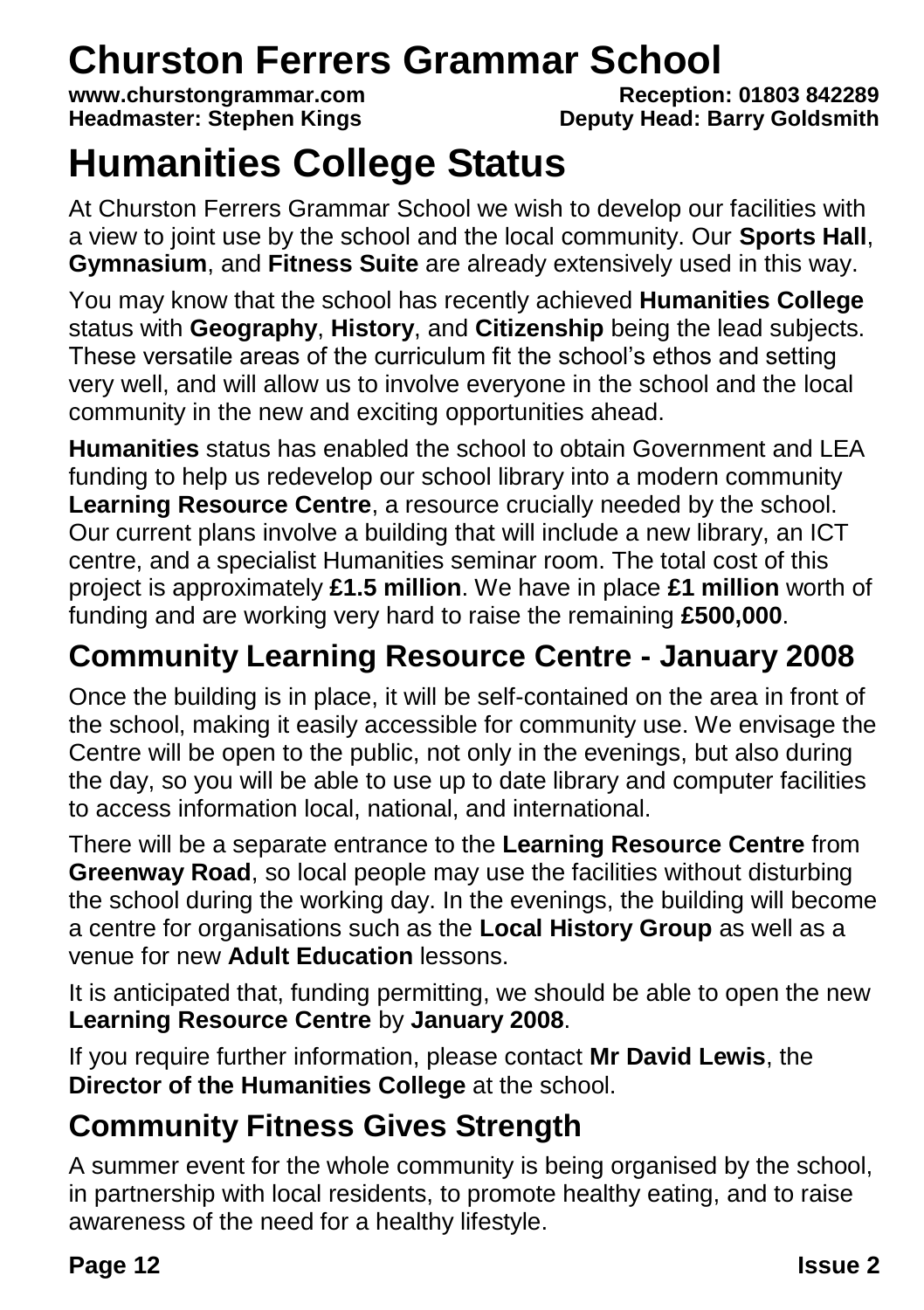## **Get Active - Summer Event 2006**

The aims of the event are to:

- Provide students, parents, and local residents with an opportunity to try new activities and hobbies to help develop their health and fitness.
- Raise money for the new **Learning Resource Centre**. Every **£500** raised on the day will purchase one computer unit.

### **Details of the Day**

*Date:* **Wednesday 19th July 2006** 12-noon to 3:30 pm.

*Venue:* **Churston Ferrers Grammar School** & **Memorial Playing Field**. *Activities:* Wide range of indoor and outdoor sports and leisure activities. *Refreshments:* Barbecue, drinks, and a range of healthy eating options. *Stalls: CD / DVD, plant, book, cakes, white elephant, clubs & associations. Theme:* Sporting heroes and the Olympic Games.

*Transport:* Minibus service to ferry local residents to and from the school.

### **Local Celebrities**

**Ray Reardon** MBE, World Snooker Champion 1970, 1973 -1976 & 1978. **Jack Buckner**, European/Commonwealth 5000 m Medal Winner 1986/87. **Nick Bye**, Mayor of Torbay.

**Beryl Tate**, BBC Radio Devon, Kitchen Doctor - healthy eating cookery.

Many other celebrities have been invited and are expected on the day.

### **How Can You Help?**

- Join in on the day. Come and try new activities, have a look round the school and meet the staff and pupils. We will be delighted to see you.
- Donate items for the stalls such as CD / DVD / videos, plants, books, cakes, ornaments, or anything in reasonable condition we can sell.
- Let us know if your local club or society wishes to organise a stall, or you can offer your particular skills or talents on the day.
- If you run a business you can advertise in the event programme from £100 for a double page to £15 for a quarter page.
- Provide raffle or event prizes, or sponsor activities.

Please contact either **Barry Goldsmith** or **Sue Foot** at the school if you need further information or are able to help.

Watch out for details in school newsletters, on our website, local media, posters, and at the **Gooseberry Pie Fair**.

I do hope you will be able to support this exciting event.

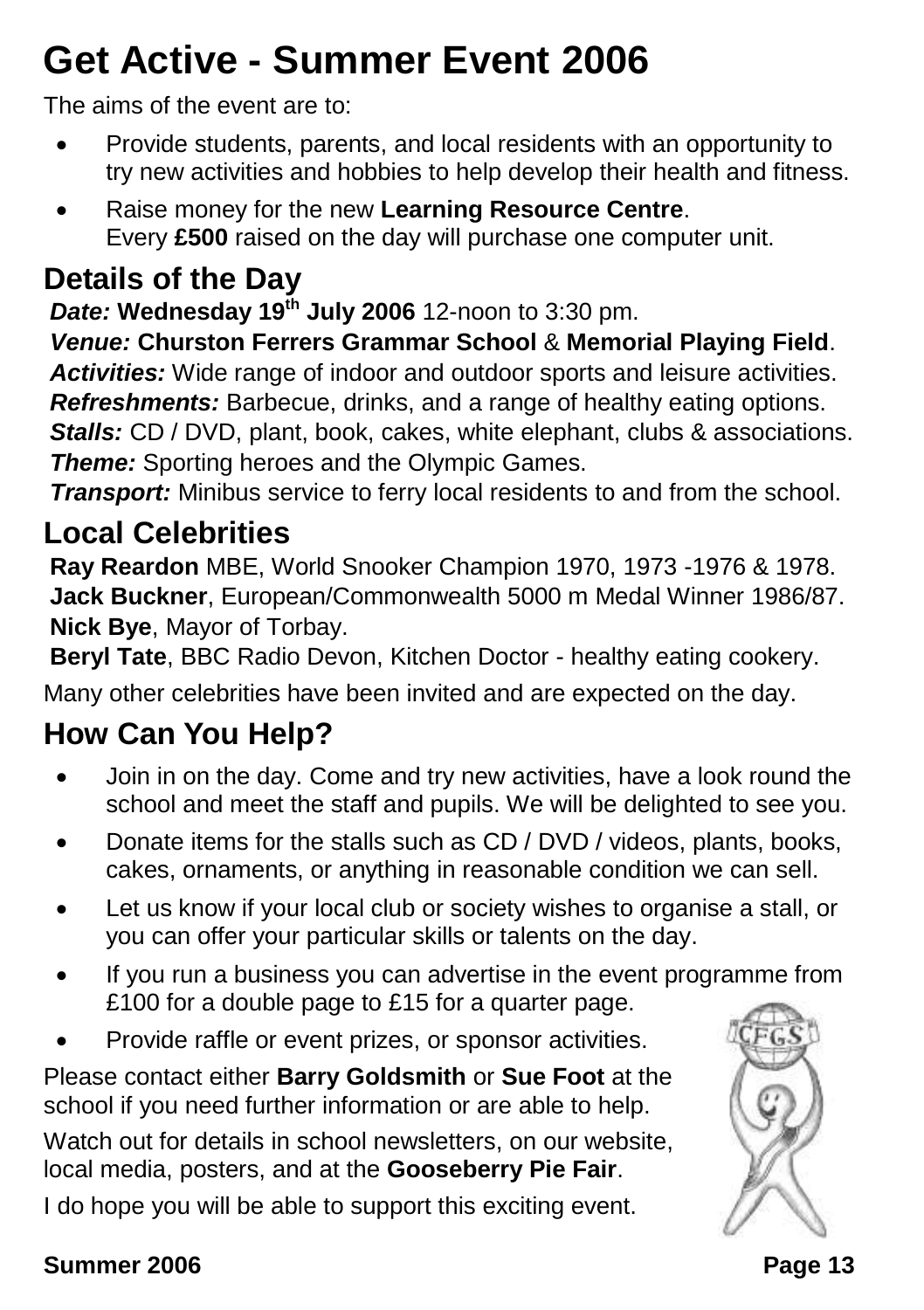## **School Services for the Local Community**

### **Lunches**

Experience the great taste at **C**hurston **F**errers **G**rammar **S**chool.

Two-course lunch & coffee **£3.20** served at noon Wednesdays and Fridays. **Wednesday Menu:** Local roast meat, fresh vegetables, dessert & coffee **Friday Menu:** Fresh Brixham fish, chips, peas, dessert & coffee

Advance bookings only. Please ring **01803 842289** weekdays.

### **Functions**

Let us cater for your function. No party too small. Birthdays, Weddings, Children's parties, Fun Nights. You will not be disappointed!

For details contact **Mrs Trina Banham, Catering Manager 01803 842289**.

### **Community Sports Programme**

The range of activities offered by our **Community Sports Clubs** includes Basketball, Football, Athletics, Judo, Karate, Archery, Yoga, and Cricket.

The school also has a 15-station multi-gym with a range of cardio-vascular equipment. Expert assistance is on hand to identify and achieve your goals. All new customers will receive a health and fitness assessment to help you on your way to a more active and healthy lifestyle.

**Fitness Suite** opens weekdays for 1-hour sessions from 6:00 to 10:00 pm. Membership for 6-months:

Single: **£50** Couple: **£100** Family: **£125** comprising 2 adults & 2 teenagers (16-18 years) Non-members: **£2** per hour session.

For further details ring **Chris Harding (Community Sports Co-ordinator)** on **07779 661376** after 6:00 pm weekdays.

### **Churston Pavilion**

After a great deal of hard work the **Pavilion** is now available for hire.

Morning Session: **£25** for 4 hours Afternoon Session: **£25** for 4 hours Evening Session: **£30** Hall & Kitchen: **£ 8** per hour Clubs / Societies: **£16** per hour

For further details contact **Mrs Sue Foot** on **01803 842289** weekdays.

Within the next five years it is hoped that a new **Pavilion** will be built and all possible avenues of funding are being sourced.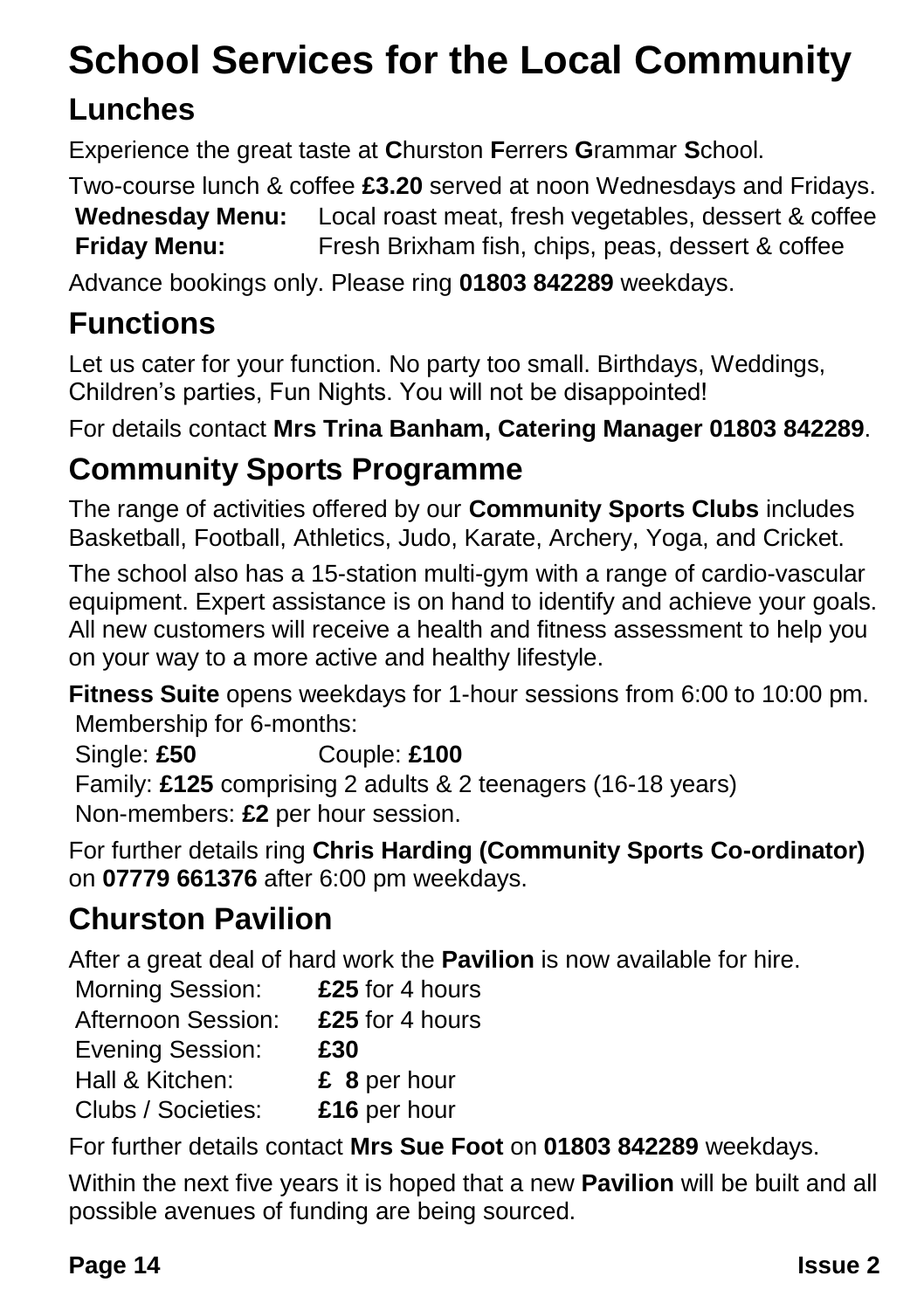## **Organisation Directory**

Many of these details can also be found at **www.galmptontorbay.org.uk Organisation Contact Telephone (01803)** Broadsands & Elberry Residents' Association Secretary: Joan Blake 843423<br>Churston & Galmpton Ladies Club Chairman: Avice Taft 842518 Churston & Galmpton Ladies Club Churston Ferrers Grammar School & PTA School Reception 842289 Churston Pavilion Puppy & Dog Training Classes Trainer: Sara Davies 859634 Churston Pavilion War Memorial Playing Field Trust Manager: Sue Foot 842289 Churston with Brixham Flower Club Secretary: Ann Dodd 882573 Churston with Galmpton Ward Conservative Councillor: Derek A Mills 843412 Churston with Galmpton Ward Liberal Dem Councillor: Dave Browne 842246 Churston, Galmpton & Kingswear Scouts & Cubs Leader: Paul Delaney 752866 Dart Sailability, Noss Marina David Edey 843239 / Bruce Symes 842121 Friends of Compass House Medical Centre Contact: Margaret Rogers 843425 Friends of Rowcroft, Churston & Galmpton Branch Chairman: Pat Bye 842492 Galmpton & Churston Local History Group Chairman: John Risdon 844102<br>Galmpton & Churston Tennis Club Corganiser: Trevor Field 845422 Galmpton & Churston Tennis Club Galmpton & Churston Women's Institute Secretary: Sheila Gurnhill 844690 Galmpton & Churston W.I. Circle Dance Contact: Avice Taft 842518 Galmpton Barn Hall Watercolour Art Classes Brixham Community College 853302 Galmpton Barn Hall Art Group Contact: Diane Richards 842738 Galmpton Barn Hall Yoga Classes Teacher: Marion Humble 295563 Galmpton C of E Primary School & PTA School Reception 842628 Galmpton Community Police PC4383 Glenn Chambers 08452 777444 Galmpton Congregational Evangelical Church 523218 / 664059 / 852648 / 843446 Galmpton Falconry Course **Falconer: Paul Hill 316302** Galmpton Floral Day Working Party Co-ordinator: Jill Memery 844103 Galmpton Gooseberry Pie Fair Committee Chairman: Martin Ridge 844927 Galmpton Monday Club Gill Bell 842626 / Babs Renwick 843364 Galmpton Move to Music (Keep Fit Club) Brixham Community College 853302 Galmpton Neighbourhood Watch Schemes Co-ordinator Office 841425 Galmpton Parent & Toddler Group Croston 845525 Galmpton Pre-School Ltd Village Hall 845547 / June Symes 842121 Galmpton Residents' Association Webmaster & Treasurer: Paul Savin 843493 Galmpton Snooker Club Chairman: Stan Bentley 842775 Galmpton Traditional & Swing Jazz Group Leader: Tom Davies 607675 Galmpton United Football Club **Club Calmental Club Organiser: Stewart Hallam 845651** Galmpton Village Institute Chairman: John Risdon 844102 Galmpton West Country Embroiderers Group Rep: Anne Simpson 782576 Galmpton Whist Drives Club **Club Community Community** Organiser: Gill Bell 842626<br>Communisty Communisty: Helen Boyles 845761 Organiser: Helen Boyles 845761 Greenway Quay & Ferry Service **Ferryman 844010** Ferryman 844010 Kingswear Life Newsletter Summer Editor: Chris Ryan 752837 St Mary the Virgin C of E Church, Churston Warden: Bob Bowling 850469 The Barn Chapel of the Good Shepherd Warden: Bob Bowling 850469 The Grapevine **Editor: Phil Baldwin 883550** The Magazine **Editor: Peter Bond 857654** Torbay Council Main Switchboard 201201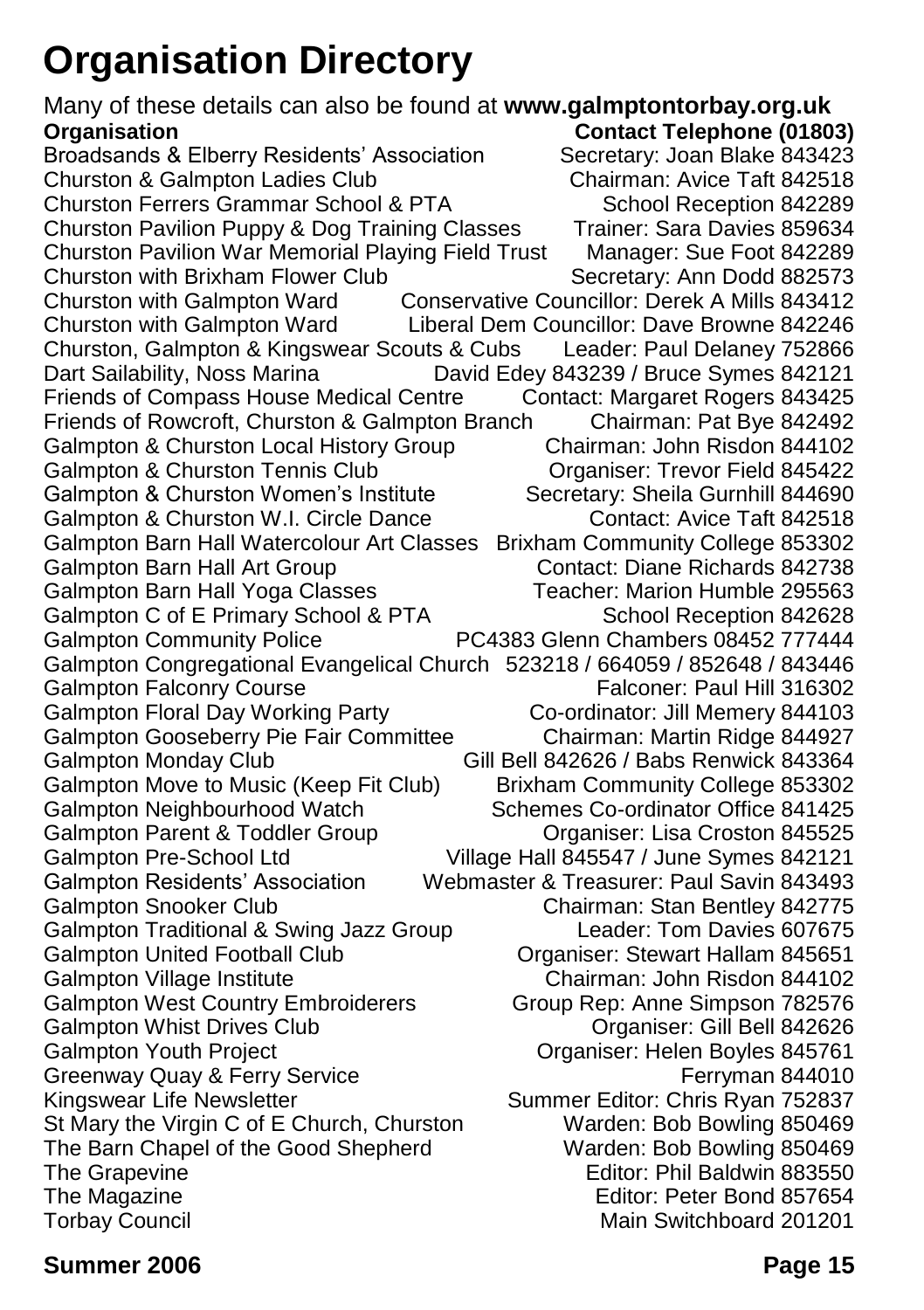### **Diary Dates**

| <b>BH</b> = Barn Chapel Hall<br>VH = Village Institute Hall |                                                                                     |               |  |
|-------------------------------------------------------------|-------------------------------------------------------------------------------------|---------------|--|
| April                                                       |                                                                                     |               |  |
|                                                             | 23 1:00 pm Pavilion - Galmpton United FC Juniors Awards Day                         | (see Page 20) |  |
| 29 - 1 May                                                  | St Mary's Church, Churston - Flower Festival                                        | (see Page 25) |  |
|                                                             |                                                                                     |               |  |
| May                                                         |                                                                                     |               |  |
| 3<br>8                                                      | 7:15 pm VH Women's Institute Resolutions Meeting<br>2:00 pm VH Galmpton Monday Club | (see Page 18) |  |
| 12                                                          | 1 - 3 pm Old Chapel, The Roundings - Community Police Surgery                       |               |  |
|                                                             | 13 10:30 am BH Coffee Morning for Galmpton Village Institute                        | (see Page 7)  |  |
| 13                                                          | 3:00 pm Flavel Chapel - 175 <sup>th</sup> Church Anniversary                        | (see Page 24) |  |
| 17                                                          | 7:30 pm VH Galmpton Village Institute vital committee meeting (see Page 6)          |               |  |
|                                                             | 18 12:30 pm Livermead Cliff Hotel - Ladies Club Annual Lunch £12.50                 |               |  |
|                                                             | 20 10:00 am Broadsands car park - History Group Beating of Parish Bounds            |               |  |
|                                                             | up to 10 miles, lunch at Greenway, donations to St Mary's, Churston                 |               |  |
| 22                                                          | 2:00 pm VH Galmpton Monday Club                                                     | (see Page 18) |  |
| June                                                        |                                                                                     |               |  |
| 2                                                           | 7:30 pm VH Duncan Murrell Kayaking with Whales in Alaska (see Page 31)              |               |  |
| 5                                                           | 2:00 pm VH Galmpton Monday Club                                                     |               |  |
| 5                                                           | 7:00 pm VH Broadsands & Elberry Residents' Association AGM                          |               |  |
| 7                                                           | 7:15 pm VH Women's Inst. Tracks, Turnpikes & Toll Houses by B.M. Vyner              |               |  |
| 10                                                          | 9:30 am VH History Group coach trip via Dartmoor to Morwhellam Quay                 |               |  |
| Booking and £20 payment by 1st May to John Risdon on 844102 |                                                                                     |               |  |
|                                                             | 15 7:30 pm BH Ladies Club Members Get Together - games, quizzes, etc                |               |  |
|                                                             | 169 - 11 am Old Chapel, The Roundings - Community Police Surgery                    |               |  |
|                                                             | 17 10:00 am BH Ladies Club Coffee Morning                                           |               |  |
|                                                             | 19 2:00 pm VH Galmpton Monday Club                                                  |               |  |
| July                                                        |                                                                                     |               |  |
|                                                             | 2 12:30 pm VH, BH & Central Galmpton - Gooseberry Pie Fair                          | (see Page 10) |  |
| 3                                                           | 2:00 pm VH Galmpton Monday Club                                                     |               |  |
| 5                                                           | 7:15 pm VH Women's Institute 44th Birthday Party                                    |               |  |
| 13                                                          | 5 - 7 pm Old Chapel, The Roundings - Community Police Surgery                       |               |  |
| 17                                                          | 2:00 pm VH Galmpton Monday Club                                                     |               |  |
|                                                             | 19 12:30 pm Churston Ferrers Grammar School - Get Active Event (see Page 13)        |               |  |
| 20                                                          | 7:30 pm BH Ladies Club Flower Arranging Demonstration                               |               |  |
|                                                             | <b>Churston Library, Churston Broadway</b>                                          | 843757        |  |
| Monday & Thursday                                           | Tuesday & Friday<br>Wednesday & Saturday                                            |               |  |
| 9:30 am - 7:00 pm                                           | 9:30 am - 5:00 pm<br>9:30 am - 1:00 pm                                              |               |  |

**Compass House Medical Centre, Langdon Lane 842284**<br>Surgery Open Mon - Friday 8:30 am - 1:00 pm & 2:00 - 5:00 pm **Surgery Open** Mon - Friday 8:30 am - 1:00 pm & 2:00 - 5:00 pm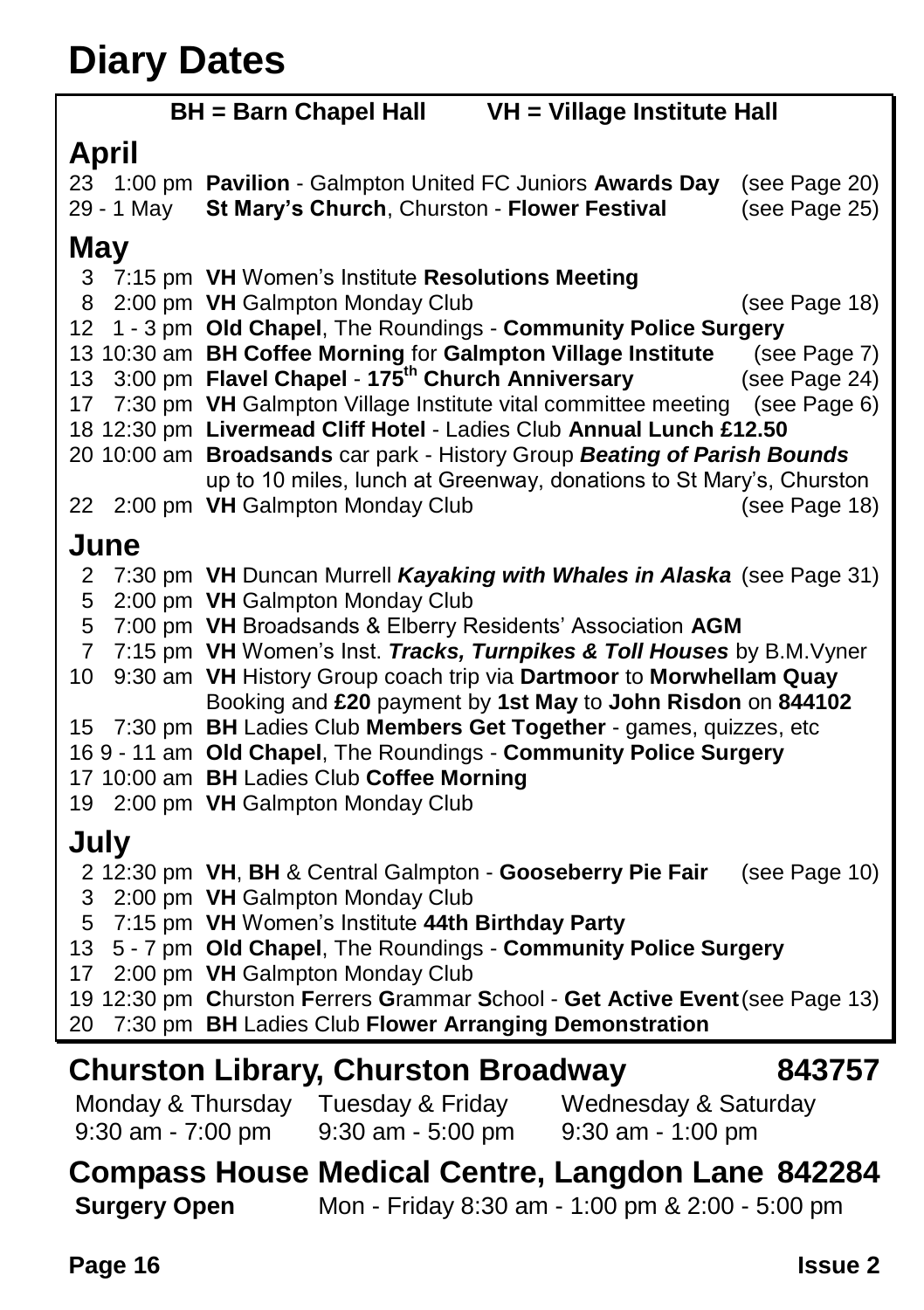### **Regular Amenities**

See the **Organisation Directory** on Page 15 for contact telephone details.

|                              | Village Institute Hall Bookings: Babs Renwick 843364 |                 |
|------------------------------|------------------------------------------------------|-----------------|
| <b>Monday Club</b>           | Alternate Mondays 2:00 - 4:00 pm                     | entry $£1.00$   |
| <b>Trad &amp; Swing Jazz</b> | Alternate Mondays 7:30 pm                            |                 |
| <b>Whist Drives Club</b>     | Tuesdays & Saturdays 7:30 pm                         | entry $£1.10$   |
| <b>Move to Music</b>         | Term-time Wed 9:30 & 10:45 am                        | 5-weeks £13.00  |
| <b>Women's Institute</b>     | 1 <sup>st</sup> Wednesday of month 7:15 pm           | visitors 50p    |
| <b>Flower Club</b>           | $2nd$ Wednesday of month 7:00 pm                     | visitors £3.00  |
| <b>Falconry Course</b>       | Thursdays 7:00 - 9:00 pm                             | 10-weeks £50.00 |
| <b>Pre-School Ltd</b>        | Mon, Tues, Thur, Fri 9:15 - 11:45 am                 |                 |
|                              | 12:45 - 3:15 pm<br>Tues, Wed, Thur                   |                 |

**Barn Chapel Hall Bookings: Lynn Milner 843677**

| <b>Stars Group</b>                                   | Mondays 3:45 pm - 4:45 pm                        |                  |
|------------------------------------------------------|--------------------------------------------------|------------------|
| <b>Yoga Classes</b>                                  | Mondays 6:30 pm and 8:00 pm                      | all abilities    |
| <b>Art Group</b>                                     | $1st$ , $3rd$ , $4th$ Tues of month 9:15 am      | fully subscribed |
| <b>Embroidery Group</b>                              | $2nd$ Tuesday of month 10:00 am - 12-noon        |                  |
| <b>Beavers &amp; Cubs</b>                            | Tuesdays 5:00 pm Beavers & 6:30 - 8:00 pm Cubs   |                  |
| <b>Scouts</b>                                        | Wednesdays 7:00 - 9:00 pm                        |                  |
|                                                      | Watercolour Classes Term-time Wed 2:00 - 4:30 pm | 8-weeks £50.00   |
| <b>Parent &amp; Toddler</b>                          | Wednesday & Friday mornings                      |                  |
| <b>Ladies Club</b>                                   | 3 <sup>rd</sup> Thursday of month 7:30 pm        | visitors 50p     |
| <b>W.I. Circle Dance</b>                             | Alternate Fridays 7:30 pm - 9:30 pm              | entry $£2.00$    |
| <b>Churston Pavilion, War Memorial Playing Field</b> |                                                  |                  |

**Puppy/Dog Training** Term-time Tuesday evenings *6-week courses*

#### **Churston Ferrers Grammar, Greenway Road 842289 Sport Fitness Suite** Mon-Fri 6:00-10:00 pm Chris Harding 07779 661376

**Set 2-Course Lunch** Wednesday & Friday 12-noon - 1:00 pm *only £3.20*

**St Mary the Virgin C of E Church, Churston Sung Eucharist**  $1^{st}$ ,  $3^{rd}$  Sun 9:30 am and  $2^{nd}$ ,  $4^{th}$ ,  $5^{th}$  Sun 11:00 am

### **The Barn Chapel, Greenway Road**

#### **Said Eucharist** Sunday 8:00 am and Thursday 10:00 am **Evensong** 1<sup>st</sup> Sunday of month 4:00 pm

#### **Galmpton Congregational Evangelical Church Flavel Chapel** Sunday Worship 11:00 am and 6:30 pm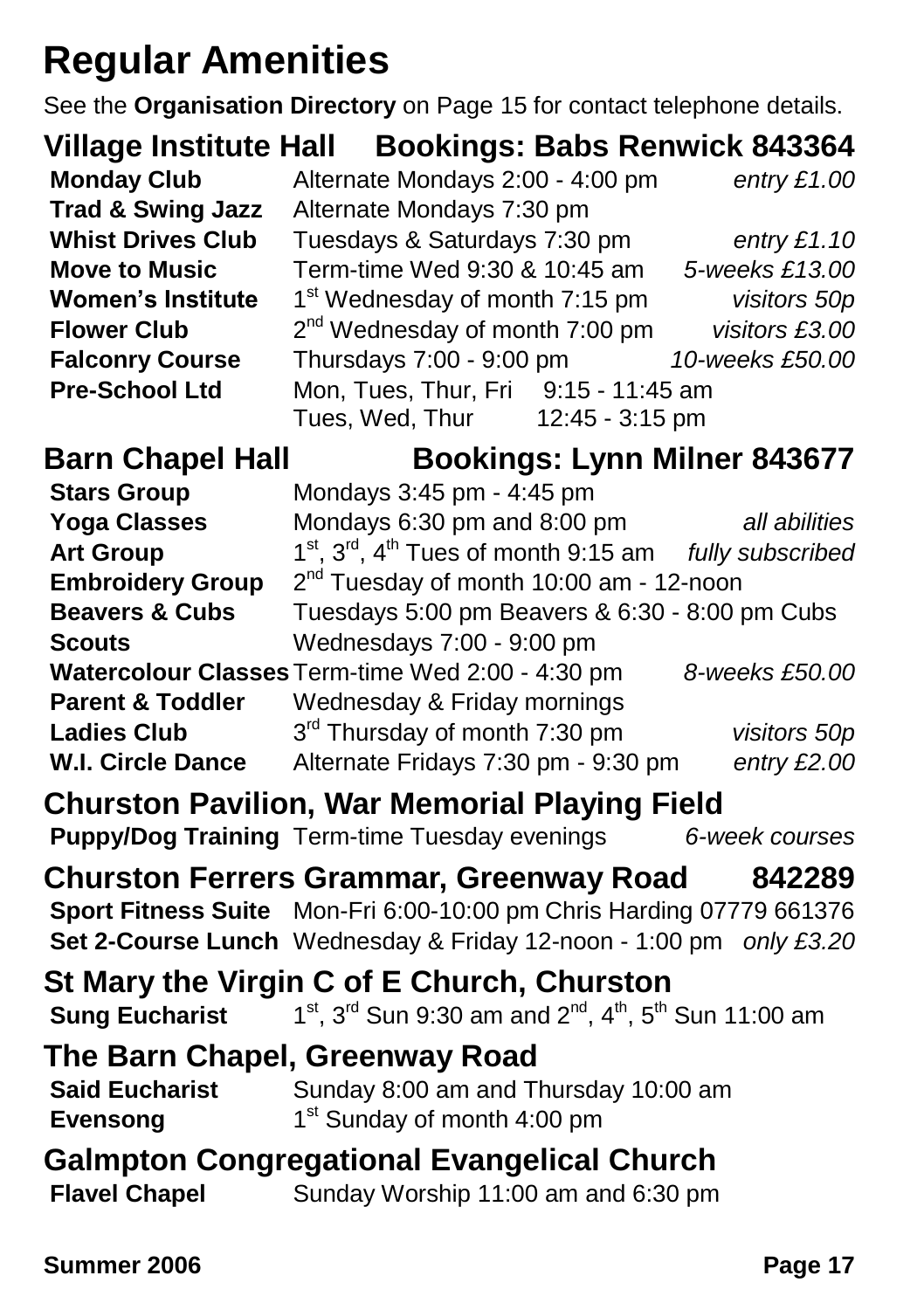### **Hall Hire Charges Village Institute Hall & Kitchen**

 $J$ umble Sale  $\overline{5}$   $\overline{20.00}$ 

Whole Hall E 9.00 per hour Half of Hall  $\qquad \qquad$  £ 4.50 per hour

### **Barn Chapel Hall & Kitchen**

Hall £11.00 per session - Morning / Afternoon / Evening

## *NEW ~* **Galmpton Monday Club**

**Babs Renwick: 01803 843364 Gill Bell: 01803 842626**

The new **Monday Club** meets fortnightly in **Galmpton Village Institute** from **2:00 pm** until about **4:00 pm**.

After a long winter being kept in the house, why not come and join us for a chat over a cup of tea, and a little light entertainment, all for just **£1**.

For further information contact **Babs** on **843364** or **Gill** on **842626**.

Dates:  $24^{\text{th}}$  Apr,  $8^{\text{th}}$  May,  $22^{\text{nd}}$  May,  $5^{\text{th}}$  Jun,  $19^{\text{th}}$  Jun,  $3^{\text{rd}}$  Jul,  $17^{\text{th}}$  Jul,  $31^{\text{st}}$  Jul

### **NEW PHARMACY OPEN IN YOUR AREA!**

### **BAY BROADWAY PHARMACY**

**1 Churston Broadway Dartmouth Road, Paignton Tel: 01803 842744**

*'Our Duty To Care For You'*

**Prescription Collection From Your Doctors Surgery Covering Paignton, Brixham, Churston & Galmpton**

**Advice On All Healthcare Needs**

### **FREE Local Delivery**

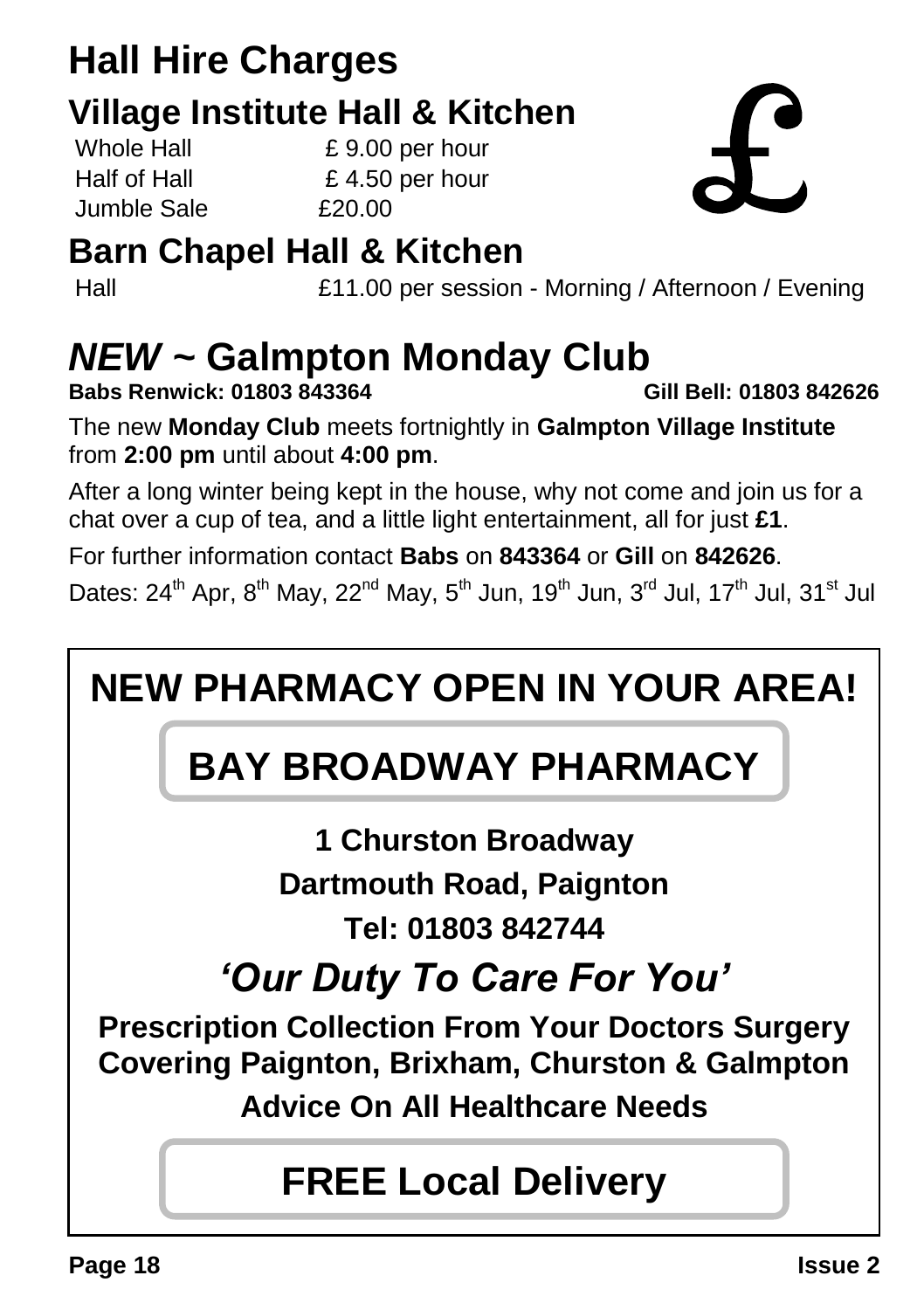# **Churston Golf Club**<br>www.churstongolf.com

**www.churstongolf.com Manager: Simon Bawden 01803 842751**

The smell of cut grass for a golfer, means the golfing season is about to start, and the dark evenings are but a distant memory.

### **Sign of the times**

Other more noticeable signs are the clocks going forward, and the changing of the guard, which in our case means the hand over from one **Captain** to another.



So we would like to extend our sincere thanks to **Mr D Duddridge**, last year's **Captain**, and congratulate **Mr T Dart**, the new incoming **Captain**.

This hand over officially takes place at the Club **AGM** on the last Thursday in March, but is celebrated more traditionally at the *"Dining in Dining Out"* function held the following day.

In particular this year, the function was most enjoyable!

### **Open daily and summer evenings**

The Club runs a busy food operation run by **Mrs Gill Netherton**, which is open daily and most summer evenings.

*Sunday Lunches* are a must, and very popular with our **Social Members** and **Playing Members** alike.

*Club Nights* and *Special Functions* are well supported by our **Members**. They offer good value for money, and the food is always excellent.

Our **Restaurant** and **Function Room** can be hired for special occasions such as Birthdays, Anniversaries, Weddings, and Funerals, or any other celebratory event.

### **Club social membership**

We would like to think that we could attract more **Social Members** to the Club, to either participate in these events or more regularly through the day.

**Social Membership** is **£58.75** per year, but **£20.00** of this subscription is returned to you via a **Membership Swipe Card** to spend in the Club.

If you wish to know a little more regarding **Membership**, or the **Golf Club** in general, please phone myself **Simon Bawden** on **01803 842751**.

Keep well and happy golfing.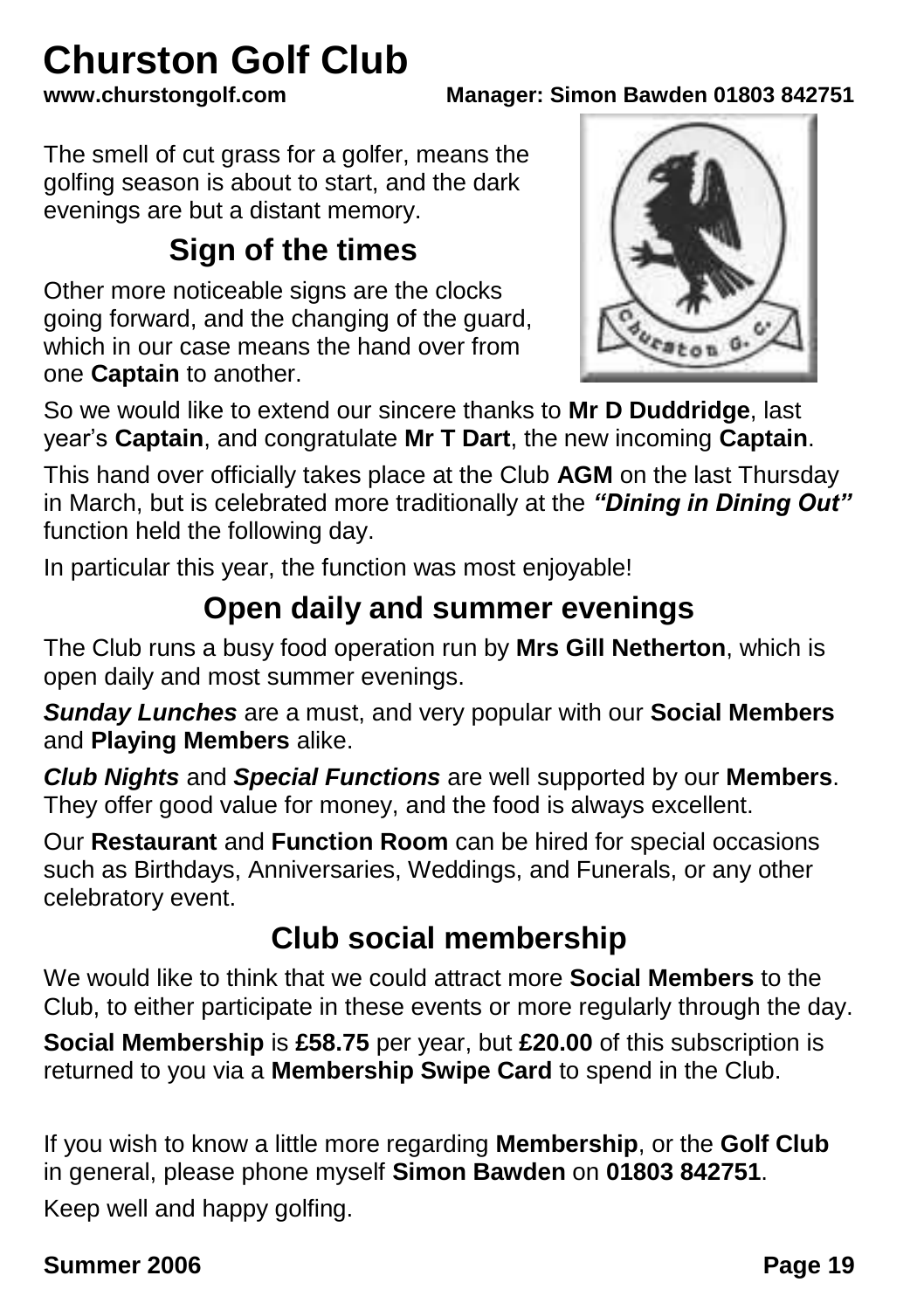## **Galmpton United Football Club**<br>**Juniors: Jon Williams 01803 843785** Seniors: Stewart

**Juniors: Jon Williams 01803 843785 Seniors: Stewart Hallam 01803 845651**

Report by Jon Williams

**Bradleys** Estate Agents are pleased to sponsor the **Galmpton Junior Football Teams**, who play regularly at the **Memorial Playing Field**.

The successful mini-soccer teams were founded four years ago by villagers **Chris Eaton**, **David Edey**, and **Jon Williams** and have gone from strength to strength in recent times.

The Juniors are affiliated to the ambitious Senior club based at **Galmpton**, and now boast three teams from under-8's to under-11's, and two youth teams of under-12's and under-15's.

### **Junior Teams**

Training for the Juniors and under-12's takes place on **Saturday** mornings, and it is usual to see around 60 local boys and girls of all abilities enjoying the coaching, and playing matches in all kinds of weather.

This season has seen all the teams produce some great displays, and they have been a credit to themselves and the club.

**Bradleys** director **Jon Williams**, who lives in the village, and manages the under-11 team, added that additional help was always welcome in the form of sponsorship, and volunteering to put up goals etc on match days.

### **Pavilion Improvements**

The **Pavilion** has been much improved over the last year, with the Senior football club carrying out much of the work last summer. Special thanks should go to our sponsor **Stan Moering** from **Interline Building Supplies**, who personally funded some of the work, and even maintains the pitches!

Finally, the Junior Section will have their end of season **Awards Day** on **Sunday April 23rd** to be held at **1 pm** in the **Pavilion**. The bar will be open, and weather permitting, there will be a barbecue and 5-a-side competitions for parents and children.

For full details of the **Bradleys'** *'Sponsors in the Community'* programme, or for any property requirements you have, such as a FREE VALUATION please visit our website:

**www.bradleys-estate-agents.co.uk**

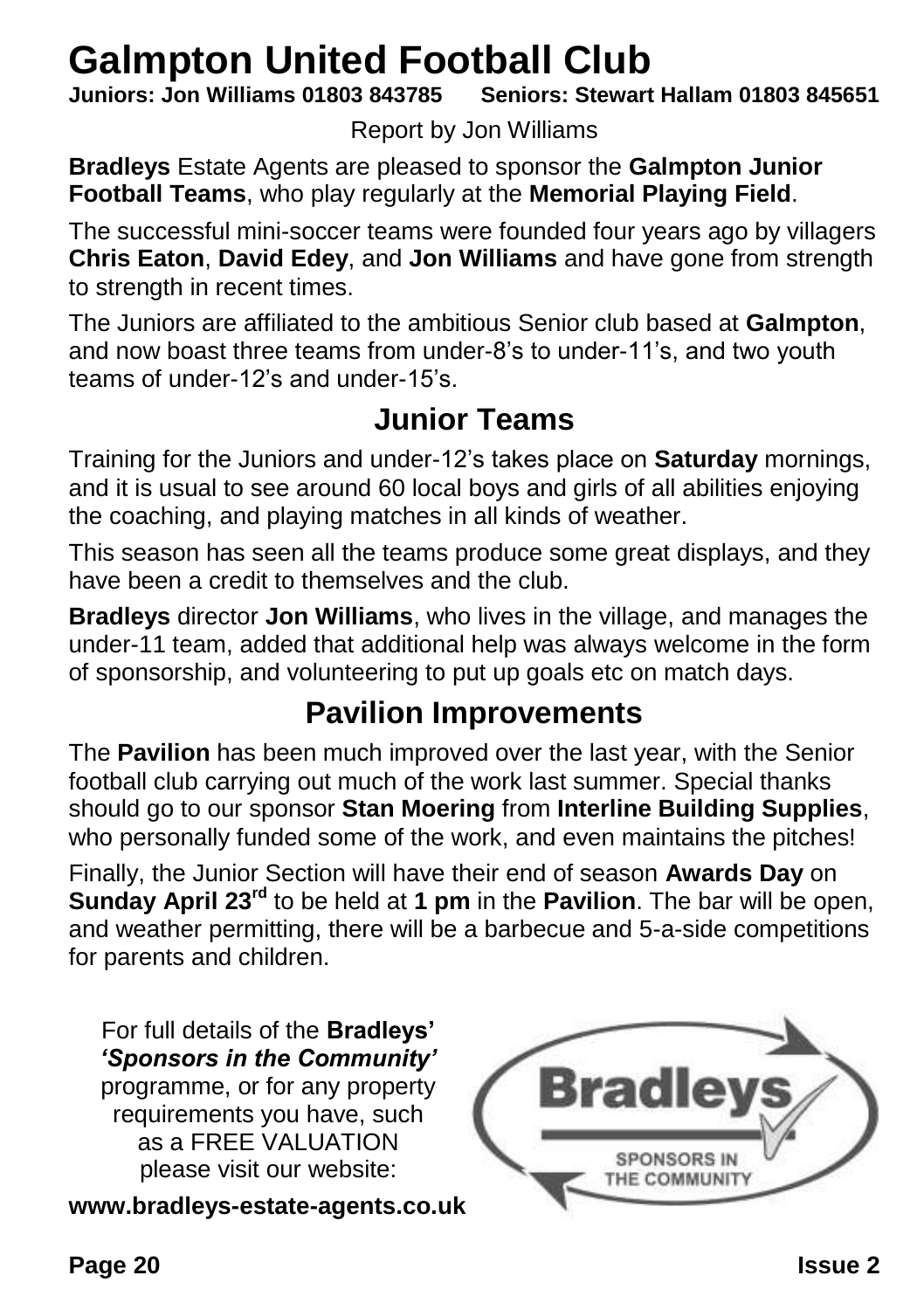### **Galmpton Pre-School Ltd**

#### **Registered Charity: 1104582 Village Institute Hall: 845547 www.gps-torbay.org David Edey: 843239 / June Symes: 842121**

It has been a very hectic start to the year for our Pre-School and the Staff. We are running at our maximum number of children for most sessions, which means we have a waiting list in operation for the first time for a while!

We have just had confirmation that the Government will fund 3 & 4 year olds now for a full **38** weeks per year. This is the same as the primary school year and means that parents will only have to pay if they want extra sessions on top of what the Government pay for. Good news for all.

We are in the process of getting Re-accreditation from the *Pre-School Learning Alliance*, which is a *Quality Assurance Scheme*. We were the first Pre-School in the Bay to earn this 3 years ago, and have worked hard to ensure that we keep it.

Finally, we are always looking for new Trustees of the Charity. We meet 4-5 times a year for an hour or so to oversee the charity and its finances. There are 5 Trustees at present. It is not necessary to have a child at Pre-School. In fact, a mix of parents and non-parents is an advantage. So if you are keen to find out more, please contact **David Edey** on the number above.

| "Outshine"<br><b>Window Cleaning</b>                                                                                                                 |       |                      |  |
|------------------------------------------------------------------------------------------------------------------------------------------------------|-------|----------------------|--|
| We are a small friendly company established in 1987 based in Galmpton.<br>We are reliable, trustworthy and above all honest.                         |       |                      |  |
| Please allow us to provide you a no obligation quotation for your window<br>cleaning - it may be more affordable than you think.                     |       |                      |  |
| We are able to clean a variety of windows including leaded and can give a<br>competitive quote for emptying of guttering, fascia and PVC wash-downs. |       |                      |  |
| We cover Brixham, Broadsands, Churston, Galmpton and Waddeton.                                                                                       |       |                      |  |
| <b>Please call David Hill</b>                                                                                                                        | Home: | 01803846263          |  |
| E-mail:<br>davidhill11@supanet.com                                                                                                                   |       | Mobile: 07866 465118 |  |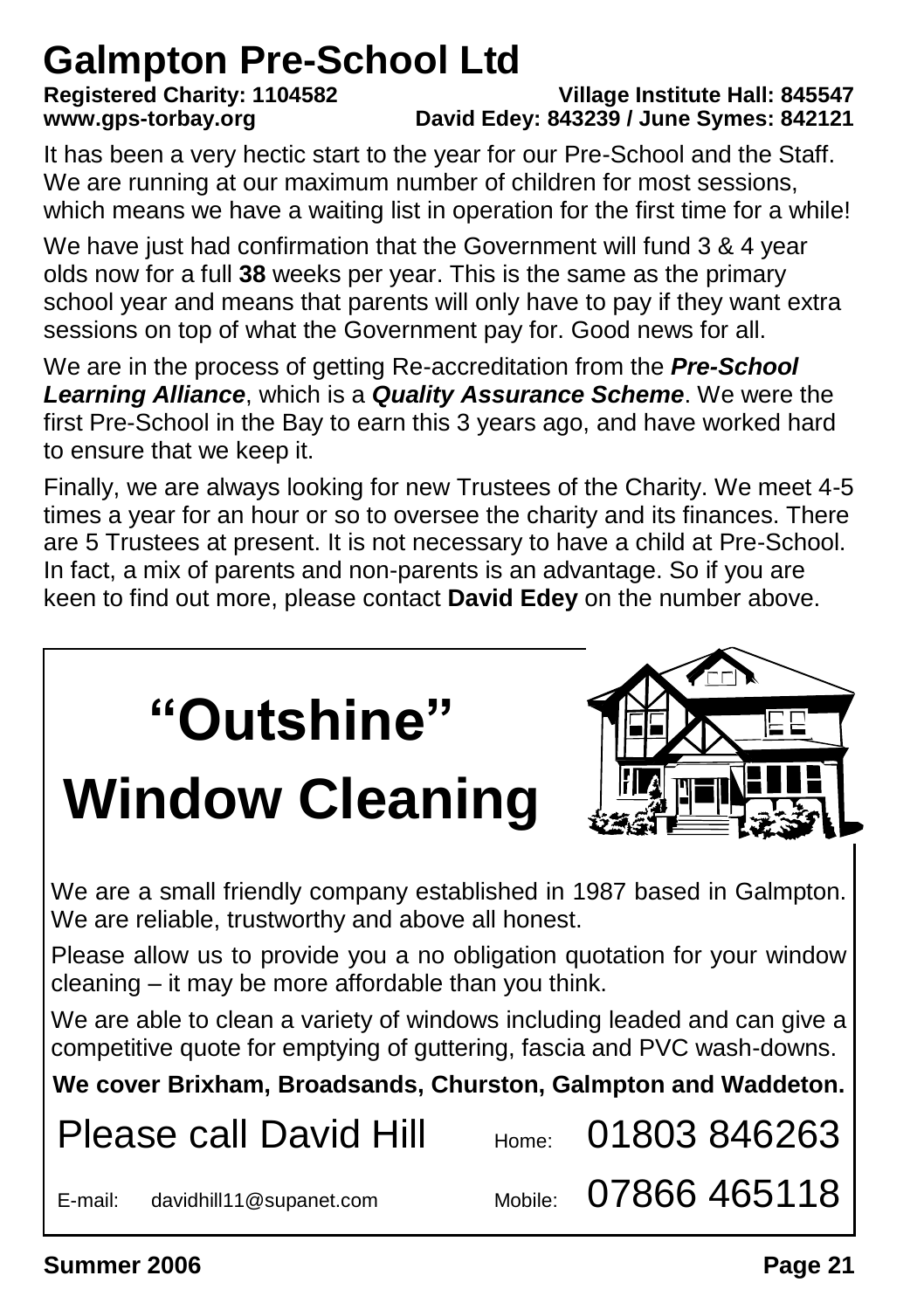### Galmpton Floral Day 3rd September 2006

Yes! It's happening again! What is? Galmpton Floral Day of course! When? Sunday 3<sup>rd</sup> September 2006 and this will be its fifth year! *How did it all begin?* It started in 2001 as a one-off fundraiser for the **Churston Memorial Field Pavilion**. Its success caused it to happen again the next year and the next and the rest is history! Actually its roots go much further back to the middle half of the 1900s when for many years the **Galmpton Village Flower Show** was an important event with the Cups and Prizes for flower and vegetable exhibits being hotly contested. It faded out for the last quarter of the century until in 2001 the idea to resurrect it was muted, only to mushroom in the planning stages to become a full DAY of events and so Galmpton Floral Day was born.

*So what exactly is Floral Day?* Essentially a non-commercial community day and evening of events loosely focused around a horticultural theme. *What are its aims?* To provide an enjoyable participatory occasion for villagers of all ages whilst warmly welcoming visitors and participants from much further afield. It does not have fundraising as an aim but has, over the 4 years, already donated almost £5000 to village causes.

*Who runs it?* A Working Party of villagers who meet 4 to 5 times a year for general liaison and overall planning. Each member has sole responsibility for the planning and running of a specific event. In addition the Co-ordinator deals with administration, PR, marketing and publicity. All the village shops play a supportive marketing role, whilst the **Galleon Stores** acts as the central selling point for schedules, brochures, garden passports, tickets and anything else the Co-ordinator thinks up! Much appreciated financial sponsorship is afforded by **Eric Lloyd & Co** whilst Cups, Prizes, plants, produce, help, and patronage are generously given by villagers.

*What happens on Floral Day?* The answer is **LOTS!** Lots to do, lots to see, lots to buy, and for the Working Party lots and lots of hard work!

### Galmpton Floral Day 3rd September 2006

14 events are programmed to happen between 9:30 am & 10:00 pm. There are the **FIVE SHOWS** all with cups and certificates to be won.

> THE VILLAGE FLOWER SHOW, **The Vegetable Show**, **The Craft Show with a Horticultural Theme**,

### **The Children's Plant Craft Exhibition**,

#### **THe Kid'S CraFty CHaLLeNge**.

Schedules, entry forms and contact details can all be found in

#### The Booklet of Show Schedules

on sale at the **Galleon Stores**, Stoke Gabriel Rd, Galmpton from 1st April.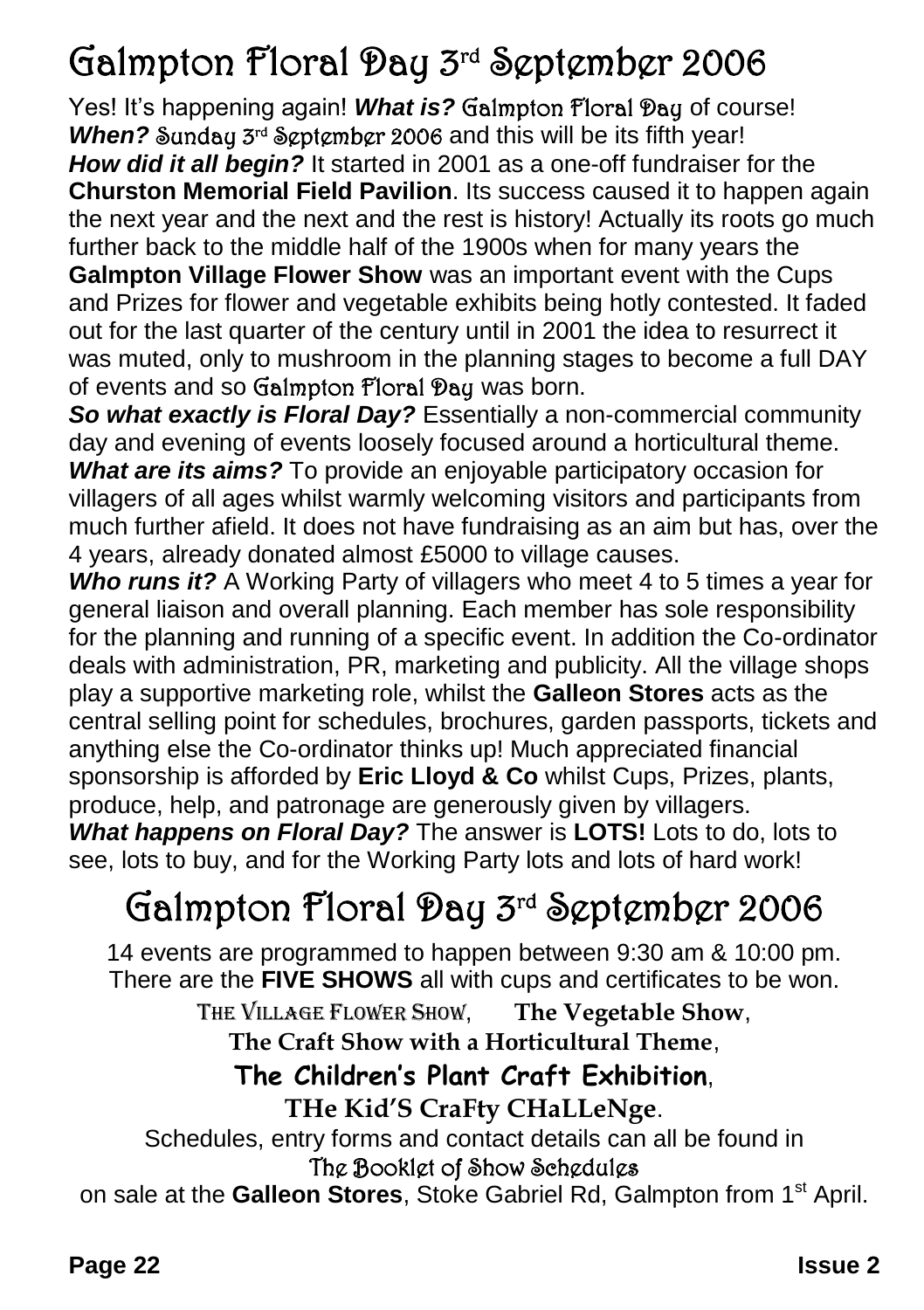The **Floral Day** programme also includes the following varied selection and you would be hard put not to find something of interest!

There is **The Open Gardens Event** that is always a big draw.

**Tony & Priscilla Hannam 01803 844276** would like to hear from anyone willing to open their garden to the public for part or all of **Floral Day**, be it mature or in the making, a bijou or half acre plot!

**The Plant and Home Grown Stall** and **The Homemade Stall** are both looking for donations. If plants and garden produce are your speciality, contact **John & Anna Partridge 01803 843233**. If cakes, buns, pies, bread, jams, pickles are, contact **Beryl Tate 01803 844901**.

Throughout the day **The Refreshments Buffet** will offer teas, coffees, homemade cakes & quality snacks. Promises of food? Contact **Beryl Tate**.

The **Manor Inn** will offer **Floral Day Pub Lunches** with a pint.

**The Mini Harvest Flower Festival** will again provide a haven of peace in the **Barn Chapel**. Donations towards the floral decorations to **Joyce Blake 01803 845013**. This Festival will be brought to a fitting end by members of **Churston Church Choir** leading a **Songs of Praise for Harvest**.

**Floral Day** will end with an evening performance in the **Village Institute** of **Words and Music for a Summer's End** preceded by a **Late Summer Supper**.

The **Words** read by a quartet from the *Performing Arts*, the **Music** this year performed by an award winning *Barber Shop* group from Kingsbridge.

#### **Quite a day!**

*Where will any money raised go?* As said **only** to village causes. A sum is retained to kick start the following year's **Floral Day** and a further small amount to maintain and further develop the Galmpton Floral Project, an offshoot of **Floral Day**, whose ongoing aim is to create floral interest in the village's public spaces. Of the remainder, the **Village Institute** is the main beneficiary, as it is so central to village life for all age groups. A donation is made to the Galmpton based **13th Torbay Scouts** in appreciation of help given throughout **Floral Day** and another to this worthy *GAZETTE* which is such an asset to the village. Other smaller good causes also benefit.

#### *What should* **YOU** *do now?*

Put the date in your diary i.e. **Sunday 3rd September**. Buy a copy of The Booklet of Show Schedules and enter **every** Show.

Decide to **Open** your **Garden** and discover how enjoyable this is.

Respond to the plea for **produce donations** by registering your promises.

Come to Galmpton Floral Day 2006 and enjoy every minute!

*Have any queries?* Contact the Co-ordinator **Jill Memery 01803 844103**.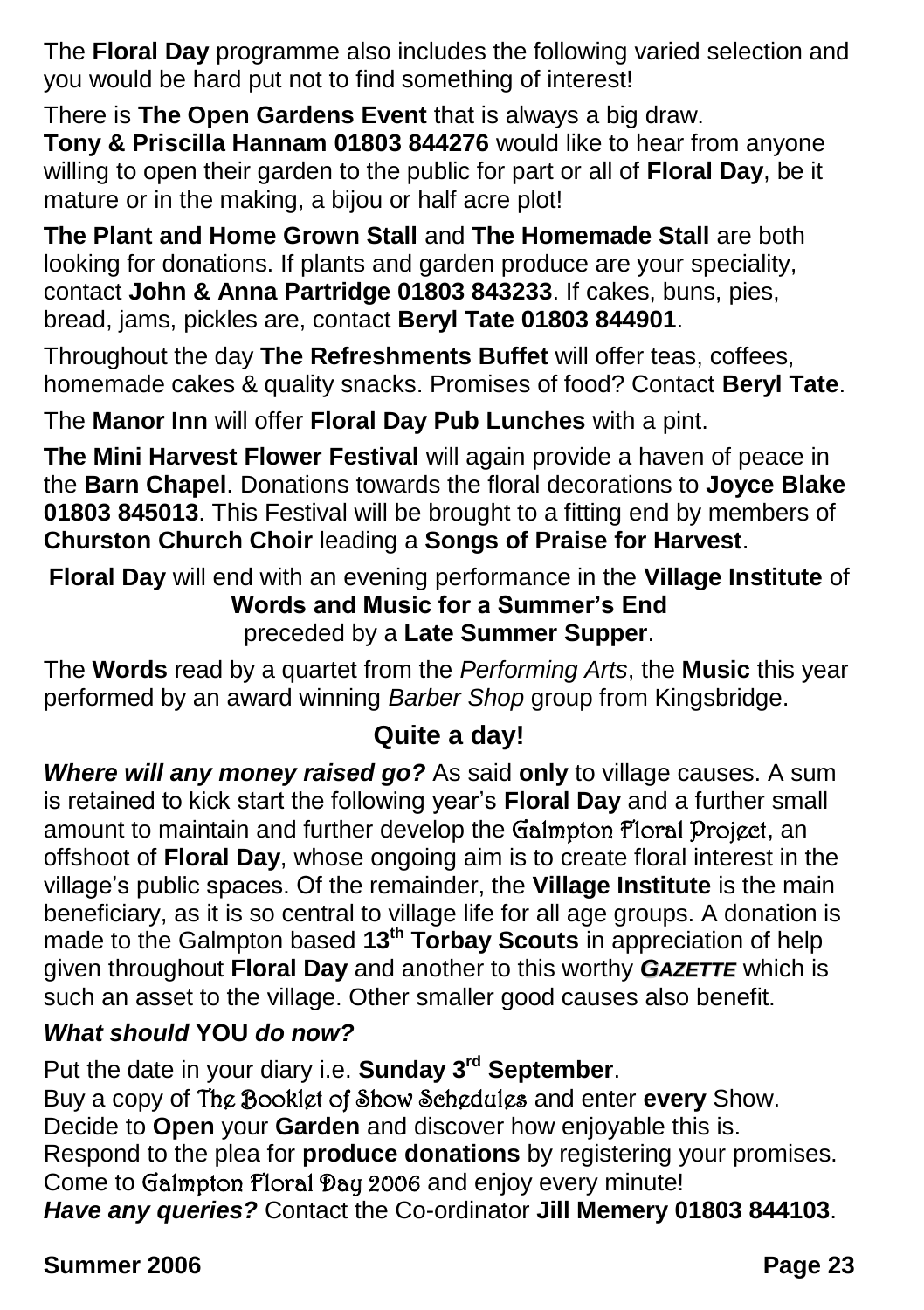### **Flavel Chapel - Galmpton - 175 Years**

Written by Colin Thompson.

You are warmly invited to join members and friends of **Galmpton Congregational Evangelical Church** on **Saturday 13th May** at 3:00 pm (followed by refreshments) and **Sunday 14th May** at 11:00 am & 6:30 pm 2006 as we meet to give thanks at the **175th Church Anniversary** services in **'Flavel Chapel'**, when we look forward (God willing) to the ministry of **Rev. Alun McNab**.

### **History**

As the name of the Chapel suggests there are historic links with the Puritan minister **John Flavel**, who ministered at nearby Dartmouth. But he fell foul of the authorities, which led to his ejection from his parish in 1662 by the *Act of Uniformity*, and the *Five Mile Act* finally drove him out of town.

Although there is this link with the distant past, records only go back as far as 1831, when the **'Old Chapel'** was built by the church members with stone from Galmpton quarry. The building still stands, and although it has not been used for decades, it is currently being refurbished.

In 1870 a new chapel was built called **'Flavel Chapel'**, as a **John Flavel** memorial.



**'Flavel Chapel'**

### **The English Riviera**

As many folk enjoy the area of **Torbay** for holidays we are encouraged during the summer months with a good number of visitors. It is a real blessing to meet and make new friends, and to have them return each year for fellowship and together to worship the Saviour on His day.

We long to bring the good news of the gospel to those round about us. To this end we would value the prayers of God's people. We leaflet the village, and the restoration of the **'Old Chapel'**, when complete, will give us opportunity to hold informal gatherings to meet folk from the village and wider area to tell them the good news of the Kingdom and our Lord Jesus Christ the King.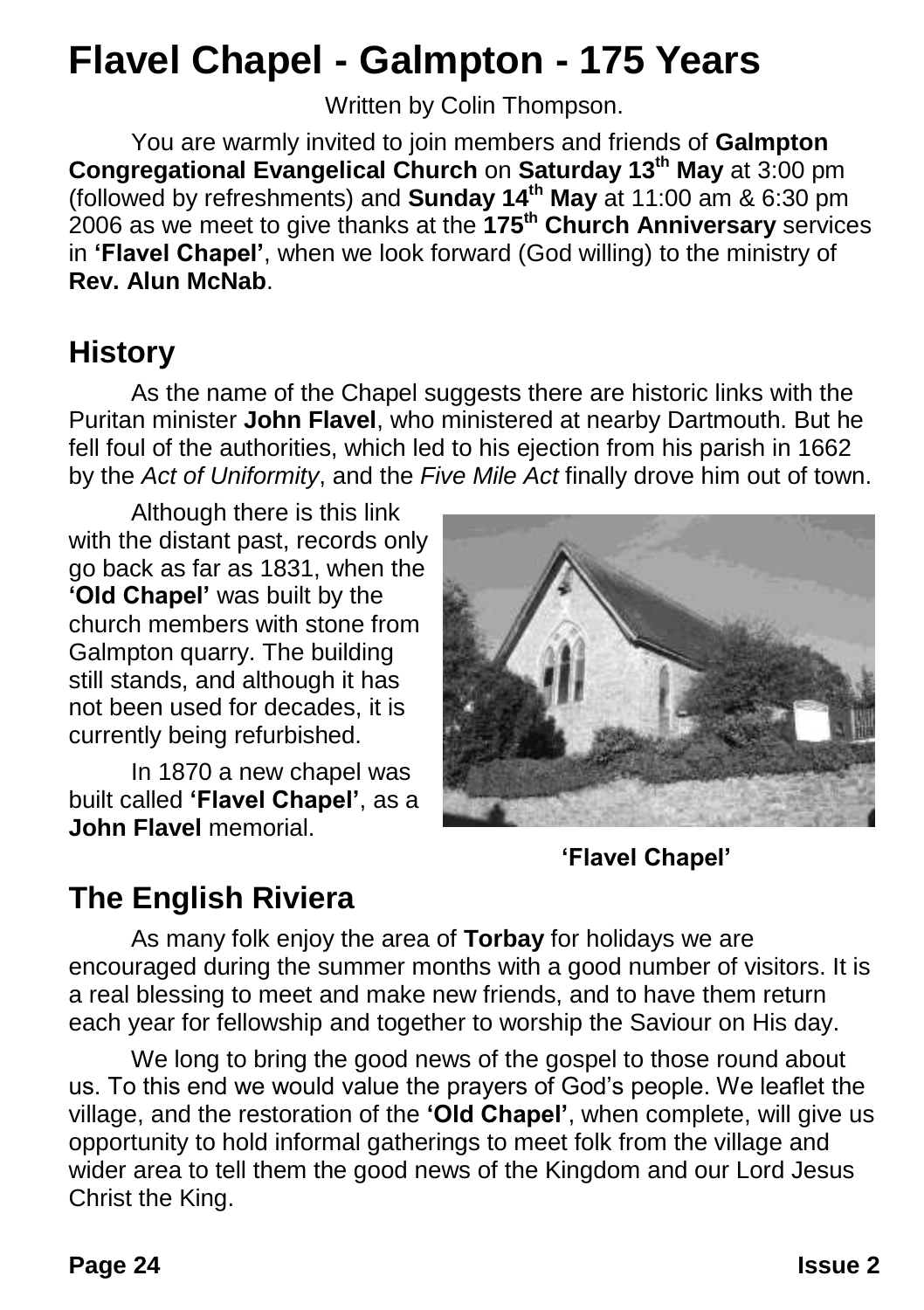## **Parish of St Mary the Virgin, Churston**<br>Bob Bowling, Churchwarden<br>Tel: 01803 850469

#### **Bob Bowling, Churchwarden**

The process of finding a new Vicar for the parish is continuing, and we now have permission to advertise.

#### **May Flower Festival**

As usual, we are having our **Flower Festival** this year, and taking an idea that I found in the **Church Log**, we intend to have a display of vestments. This last took place at the first **Flower Festival** recorded in the Log in 1964. As I write this, some of the **Church Ladies** are investigating the vestments, and where necessary will have them professionally cleaned, so that they look their best when they go on display.

The Festival will be on early **May Bank Holiday, Sat to Mon, 10 am - 4 pm** daily, and we hope to have our plant stall, book stall and light refreshments. The **Bell Ringers**, **Women's Institute Choir** and **Organists** will entertain us, and we hope that as many as usual will come and join us.

We are inviting local people and or businesses to sponsor an arrangement, for the cleaning of a vestment, and would also be grateful for the donation of books and plants for sale. If you would like to help us in any way, do please get in touch with me.

Those of you, who were fans of **Star Trek** many years ago, will recall that each episode started with an extract from the **Captain's Log**. Well, the **Church of England** also requires a **Log** to be kept, which is an invaluable aid to the wardens when the question of *"Where did that come from?"* or *"Who did this?"* arises.

### **Church Redecoration**

I have been consulting our **Log** quite a lot recently, the questions being *"When was the Church last painted? Who did it? What did it cost?*  **What paint did they use?**". Not all the answers were there, but the cost was, **£387**, which was remarked upon as being very good value. Now the **Church** is looking a bit shabby, and really needs a fresh coat of paint, and the good value job from **20** odd years ago needs some examination.

**Emulsion** paint was used, which is the wrong paint for a building of this type as it does not breathe, and traps moisture behind it, which leads to damp problems and staining. **Lime-wash** is the correct paint to use, as it is breathable. Sadly, we cannot use this now, as it won't stick to the emulsion.

So, we either have to strip the walls back to the plaster, or use a breathable emulsion, which as you can guess is very expensive. We are in the process of looking for someone to do this at the moment, but we are expecting a bill in the order of **£10,000**. Quite an increase on **£387** you will agree!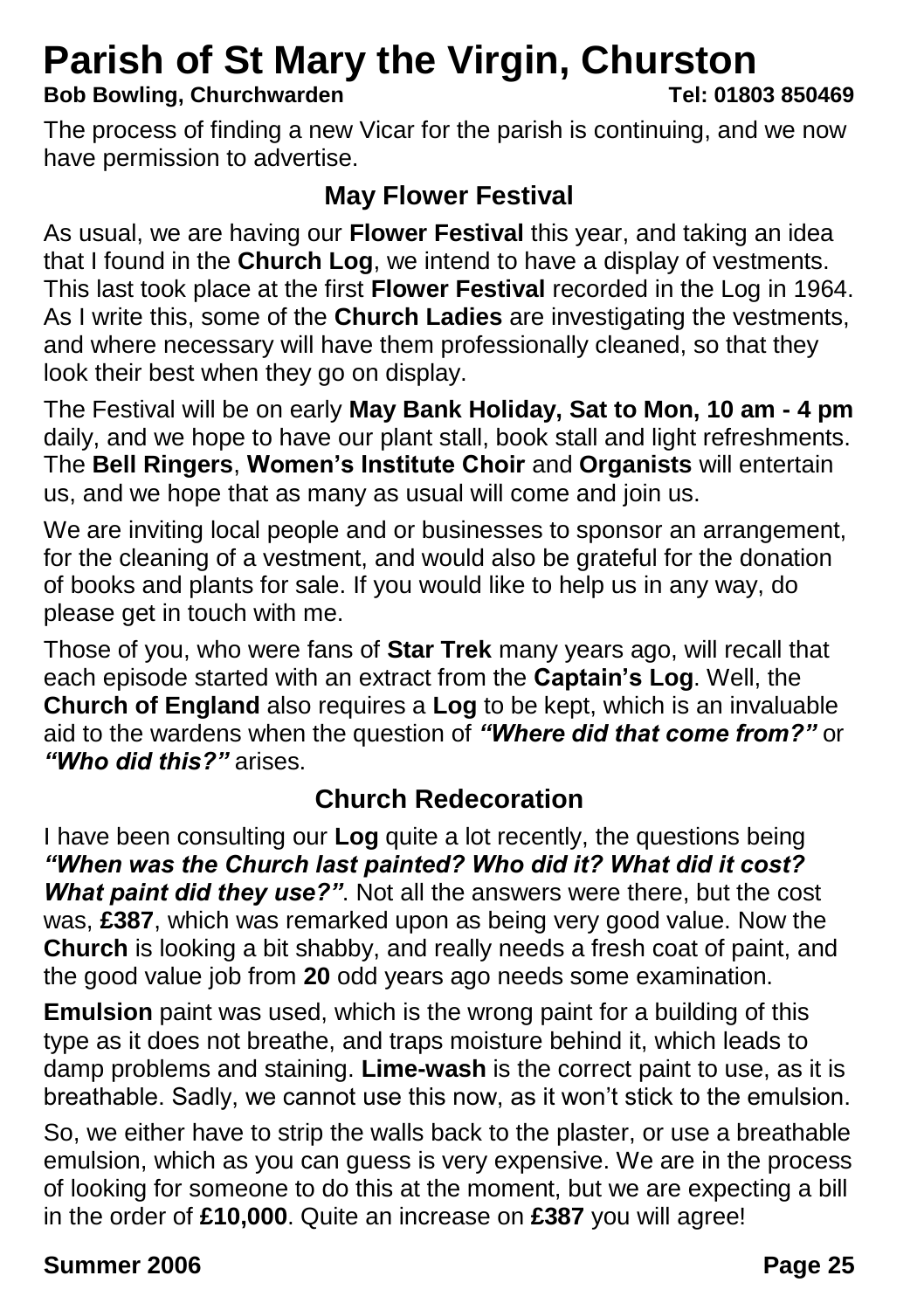# **Extend Your Home with 'gap-architecture'**

#### **Simon Hembury, Architect 'Phone: 01803 843994 E-mail: mail@hembury.co.uk**

Based in Galmpton, **gap**-architecture is a design-led architectural practice specialising in quality domestic projects. Many projects have been undertaken within Galmpton, Torbay, and further a field throughout Devon.

Over the next three *GAZETTE* issues **gap** will summarise the process of extending your home:

- Start the process with planning approval.
- The next step is building control approval.
- Finally the construction work can begin.

### **Cost Estimate**



Extending your home is a big decision, and likely to be a major financial commitment, so it is very important to get it right. The process may seem daunting to start with, but with the right help it should be an enjoyable and creative experience.

Initially, getting the budget right is critical. So what does it all cost?

The building cost of an extension should be *budgeted* on the basis of £1,000 per m<sup>2</sup> of floor area produced. So, a two-storey extension of 40m<sup>2</sup> per floor should be budgeted at £80,000.

### **Planning Approval**

Most extensions will need formal planning approval and this is submitted to *Torbay Council*. It involves detailed design drawings to show the appearance, massing, and character of the extension.

Preparing for a planning application is the time when you as the client will be most involved. Your ideas and wishes, combined with your budget, will be balanced to produce the best results and architects are trained to help you extract the best ideas and provide "added value".

**gap**-architecture makes extensive use of 2D and 3D design images to assist in this process. They help you see what the proposal will look like, and also how shadows will affect the existing house and extension.

Once submitted, the planning approval process usually takes two months before the *Council* issues a decision. Remember that planning permission does not provide sufficient detail for a builder to accurately quote or build from. Neither does it provide the formal approval required to start building. This requires building control approval, and is the subject of the next article.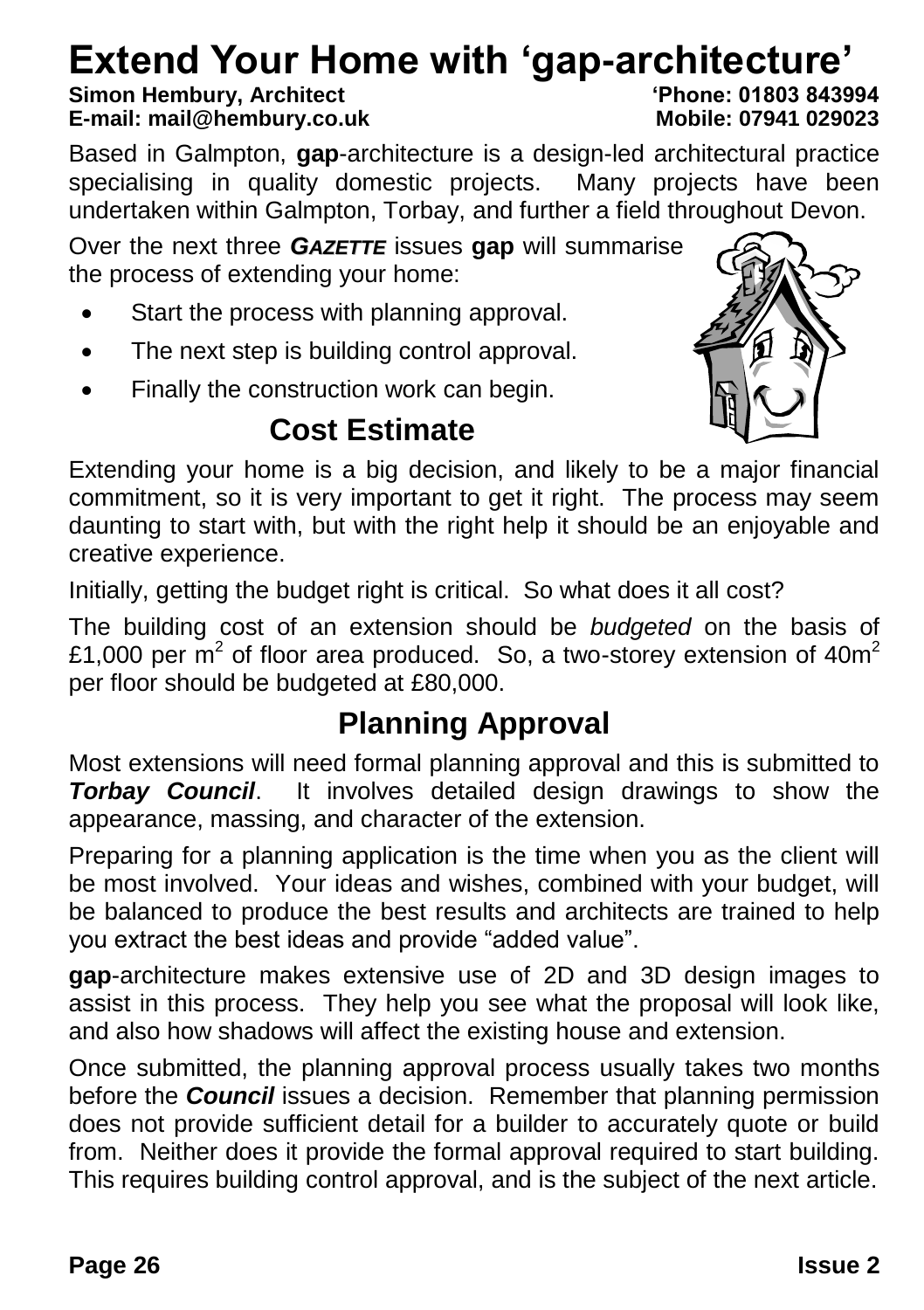### **Roger Richards Solicitors**

**www.rogerrichards.co.uk**

**10 Churston Broadway, Dartmouth Road, Paignton TQ4 6LE 01803 845191 10a Bolton Street** *'Drop-in-Centre'***, Brixham TQ5 9DE 01803 854123**

### **Conveyancing**

Conveyancing over the last few years has become very modern indeed!

The new laws came into force in **1925** with the *Law of Property Act* and *Land Registration Act*. These set down a new system of conveyancing, and swept away the old medieval law of land transfer.

For the very first time in **England** and **Wales** we had a registration system.

**Northern Ireland** and **Scotland** had had land registration for many years before we did.

### **Compulsory Registration**

After **1925** registration did not immediately become compulsory.

There was not sufficient funding to make the whole country registerable, and so different areas became registerable at different times.

This area became compulsorily registerable in the **1970s**. Now the whole country is registerable.

Since compulsory registration, any conveyance of land, mortgage, assent, or gift has to be registered.

This is a very slow process, and the majority of land in the country is still not yet registered.

Therefore, the **Land Registry** has embarked upon a voluntary registration programme, where all unregistered land can be registered for free.

### **The Land Registry**

All registered titles are now kept on a computer at the **Land Registry**.

This means that once registered, **Title Deeds** become obsolete, and the title is shown by a print-out from the computer.

When buying or selling a property, with a mortgage from a Building Society or Bank, they insist on using qualified people to do the conveyancing.

This is to make sure that everything is carried out properly and legally, and their interests are protected.

At **ROGER RICHARDS Solicitors** we offer a personal, professional, and efficient service, helping you to make any move as easy as possible.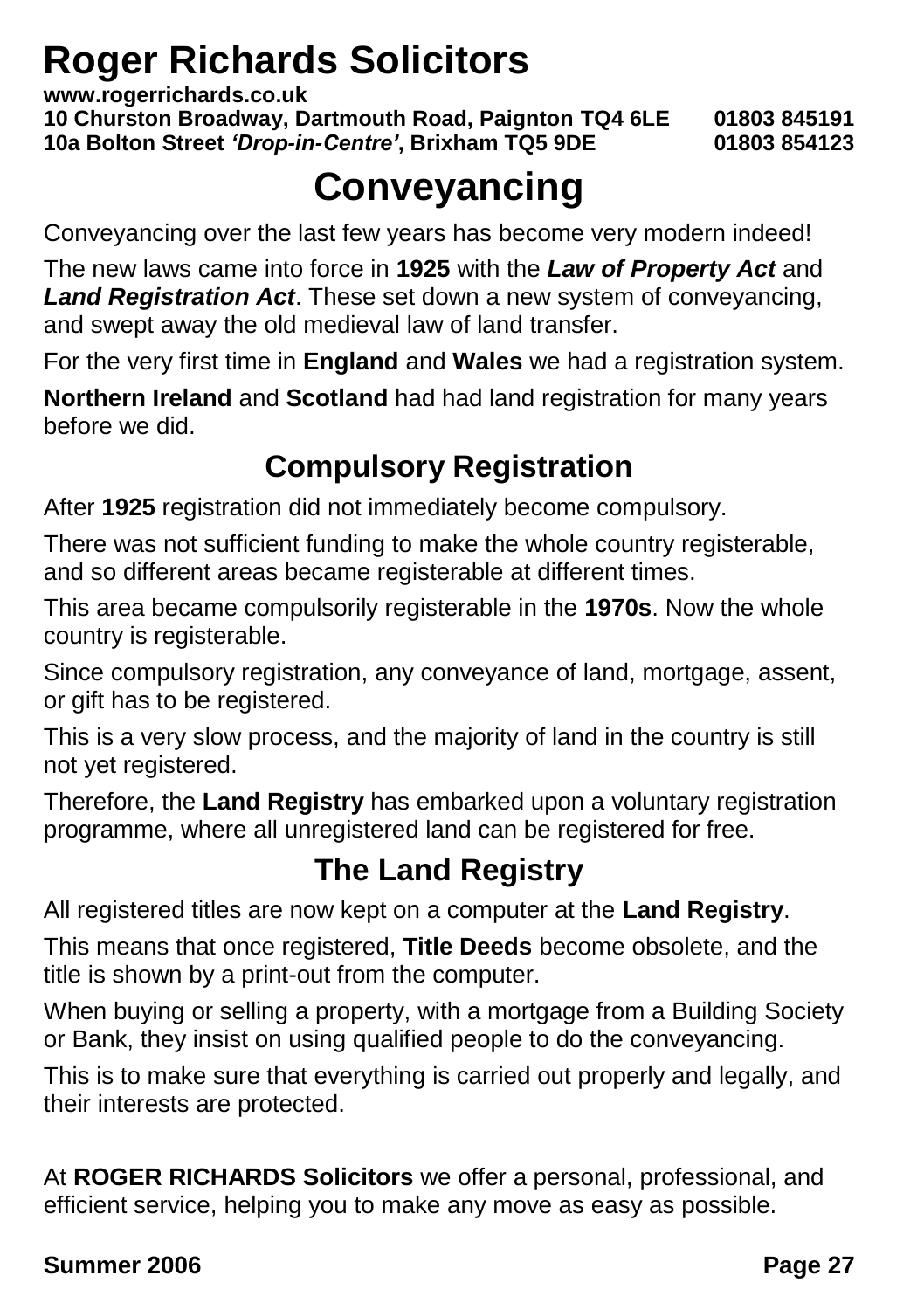

## **ESTATE AGENTS**

### **6 CHURSTON BROADWAY, BROADSANDS, PAIGNTON. Tel: 01803 844466 E-mail: Churston@ericlloyd.co.uk.**

Easter 2006 marks the thirtieth anniversary of the opening of the office of **Eric Lloyd & Co** at **Churston Broadway**. The office provides a specialist estate agency service exclusively for the areas of **Galmpton**, **Churston**, **Broadsands**, and **Hookhills**.

This specialist knowledge is built on the links the company has with the villages of **Galmpton** and **Churston** going back for many years. The firm's current owner, **Jonathan Bye**, has lived in the parish of **Churston** for all of his life. Jonathan's father, **David Bye**, founded the firm back in the 1950s, and before that Jonathan's grandfather, **Ron**, was actively involved in village life. Jonathan remembers his grandfather talking about looking after the village cricket pitch, when it was on **Warborough Common**, just down from the **Windmill**. In fact, the levelled area of the wicket itself can still just be made out on the **Common**. He also taught many of the then young men of the village to play snooker in the **Village Institute**. Those "young men" are now themselves reaching retirement age!

Jonathan's mother **Pat** is still fully committed to village life. As mentioned in the first issue of *THE GAZETTE*, she is one of three founding members of the village **Women's Institute**, and is still actively attending.

Therefore, if you are selling, remember that our experience of the village really is built on years of local knowledge!

For the third year in succession **Eric Lloyd & Co** are proud to sponsor the **Galmpton Floral Day** to be held this year on **Sunday 3rd September**.

### **VISIT OUR WEBSITE: www.ericlloyd.co.uk**

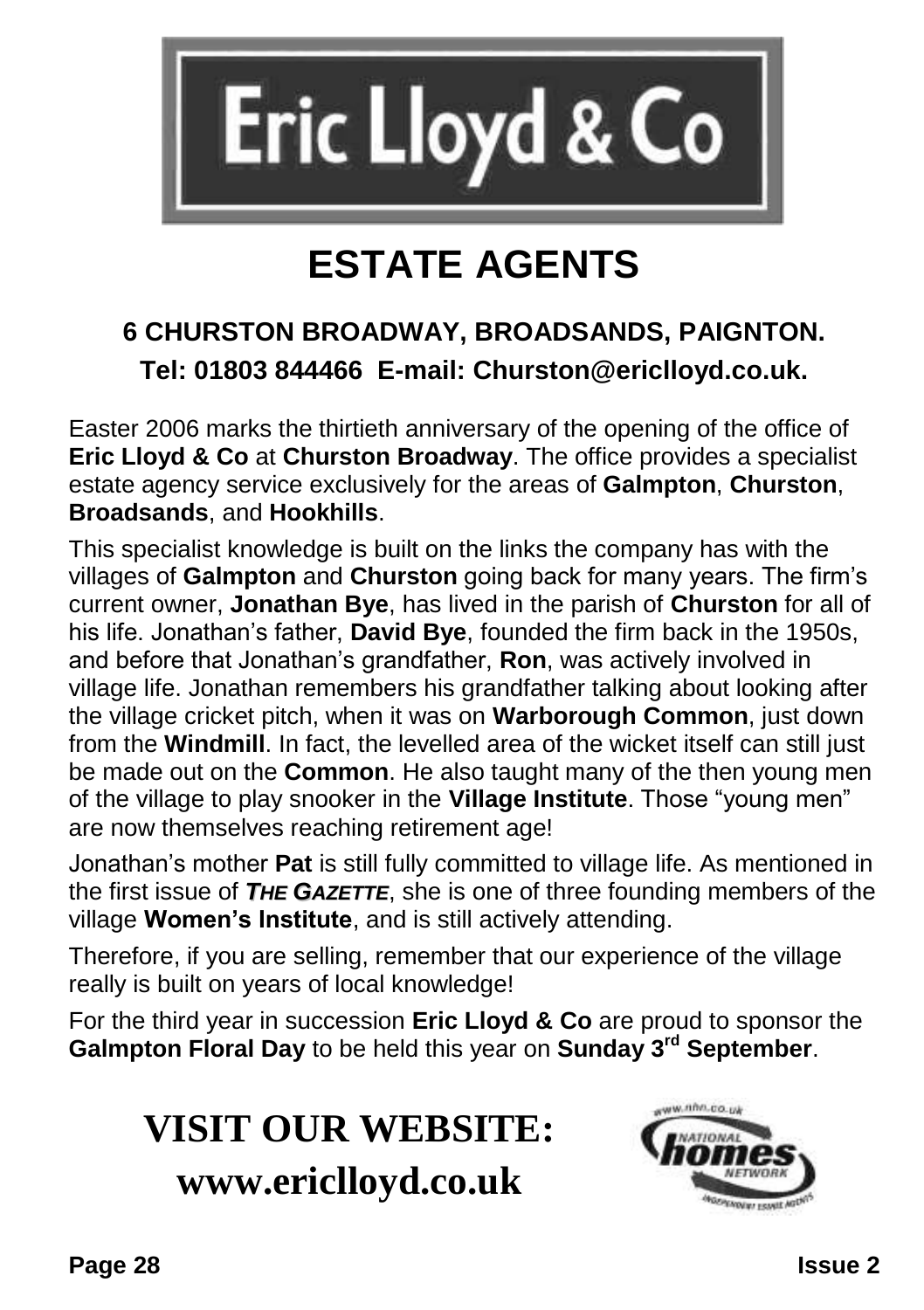

### **ESTATE AGENTS**

### **6 CHURSTON BROADWAY, BROADSANDS, PAIGNTON. Tel: 01803 844466 E-mail: Churston@ericlloyd.co.uk.**



## **VISIT OUR WEBSITE: www.ericlloyd.co.uk**

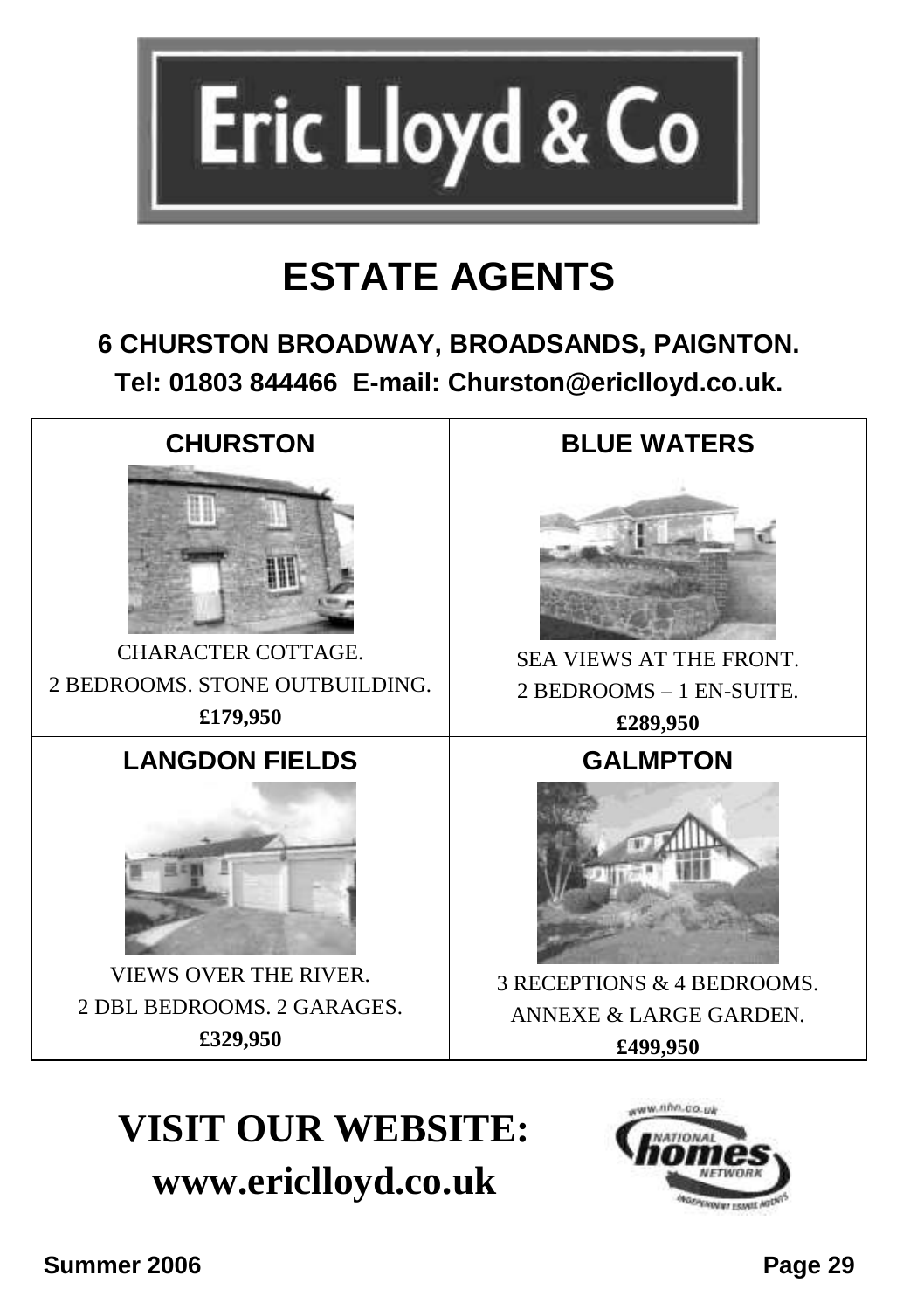# **Dart Sailability**<br><sup>018</sup> Registered Charity: 1067831

#### **Registered Charity: 1067831 01803 752765 / 01803 858861 David Edey: 01803 843239 Bruce Symes: 01803 842121**

**Dart Sailability** is a charity that organises and runs water based activities on the **River Dart** for people of all ages and disabilities.

We operate out of **Noss Marina, Bridge Road, Kingswear** on a **Tuesday** and **Saturday** morning from **May** until **September** and we have a specialist fleet of sailing dinghies, day boats, and motor boats that enable everyone to enjoy the beauty of the river.

We are also an official **R.Y.A.** centre for **Instruction** and are able to issue certificates and train new volunteers to basic **Instructor** level, for both sail and power.



We are funded by donations from many sources, but also from our own collection and selling of unwanted boat and other jumble. So if you have anything lying around that is not being used. **DON'T THROW IT AWAY**. Please call **David** or **Bruce** and we will happily collect from you.

Come on down to **Noss** and see what happens! You may like to become a volunteer helper, or be able to use our facilities to access the **River Dart**. We look forward to seeing you there.

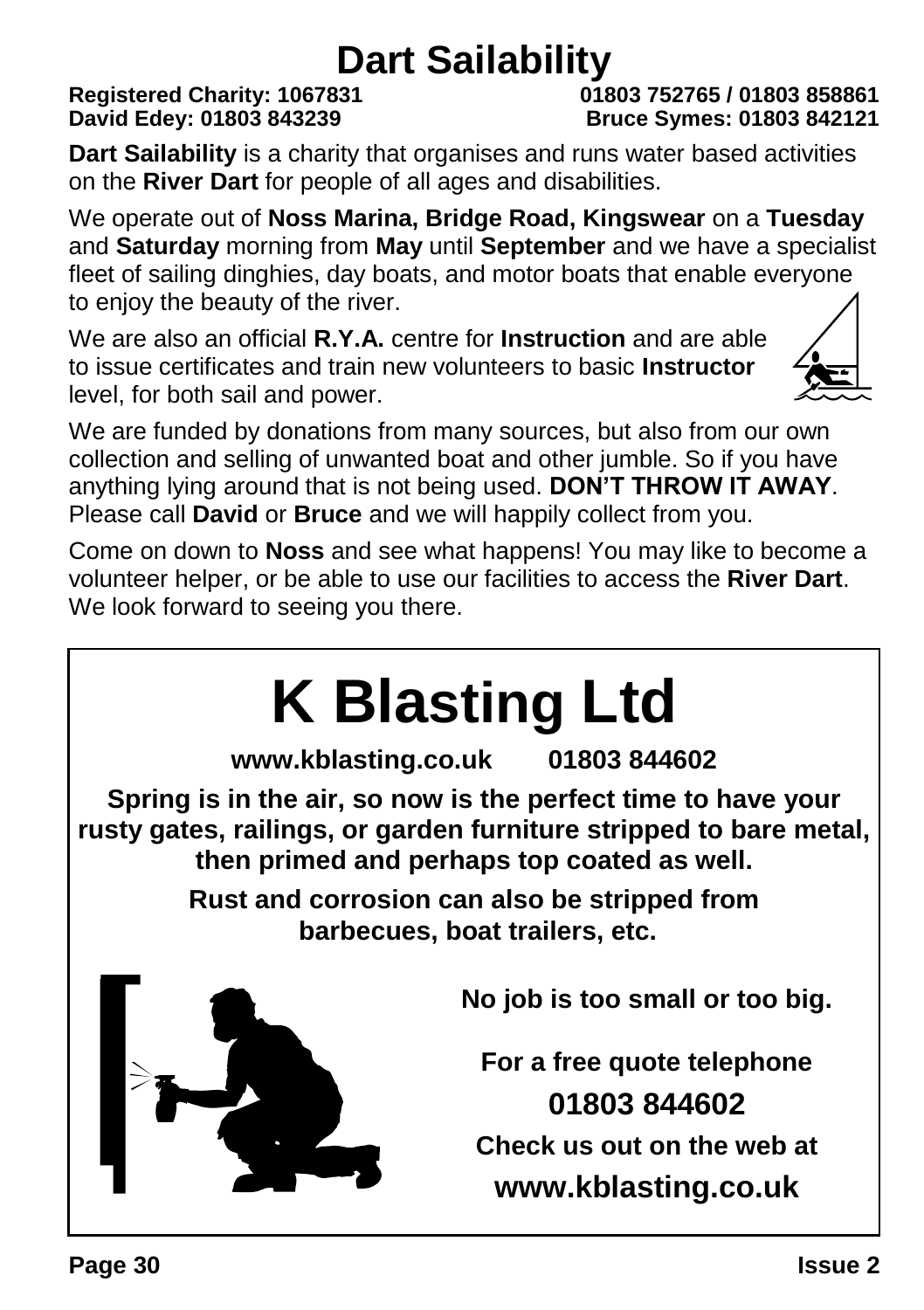### **"Kayaking with Whales in Alaska"**



**An illustrated talk by award-winning photographer**

### **Duncan Murrell Tel: 01803 845877**

Duncan's work has been published in many publications, including *BBC Wildlife Magazine* and *National Geographic*, and he was a winner in the *Wildlife Photographer of the Year Competition* in **2002**. He has many amazing stories and images to share, from over twenty years of kayaking with whales. For more information on his work, see the interview in the **April** issue of *Devon Life*. He has recently become resident in **Galmpton**.

### **FRIDAY 2nd June 7:30 pm VILLAGE INSTITUTE HALL**

ADMITTANCE: Adults £4.00 Children £2.50

# **Galmpton & Churston Local History Group**<br>Chairman: John Risdon 844102 **Chairman: John Risdon @heritage-southdevon.co.uk**

**Chairman: John Risdon 844102 johnrisdon@heritage-southdevon.co.uk**

Annual membership is **£5.00** per **Household**, or **£3.00** per **Individual**. Membership benefits include **Free Entry** to **History Group** illustrated talks.

Non-members are charged **£2.00** per person to attend illustrated talks.

### **PC Gobbles Granny The Sequel !**

Sent in by Marion Child

I did - I saw your **Grandma**. She came suddenly into view. I went to **Cut** and **Paste** her, but she disappeared - it's true.

She faded in, then out again, and started turning blue. She popped into a folder, but my glimpses were too few. I shall investigate still further, you never know your luck. She could return by **Broadband**, having had a nip and tuck.

I do hope you are successful in locating dear old **Gran**. If she keeps zooming in and out, she will need another scan.

Good luck in trying to find her. I understand your plight. Has she really gone forever? Don't give up without a fight.